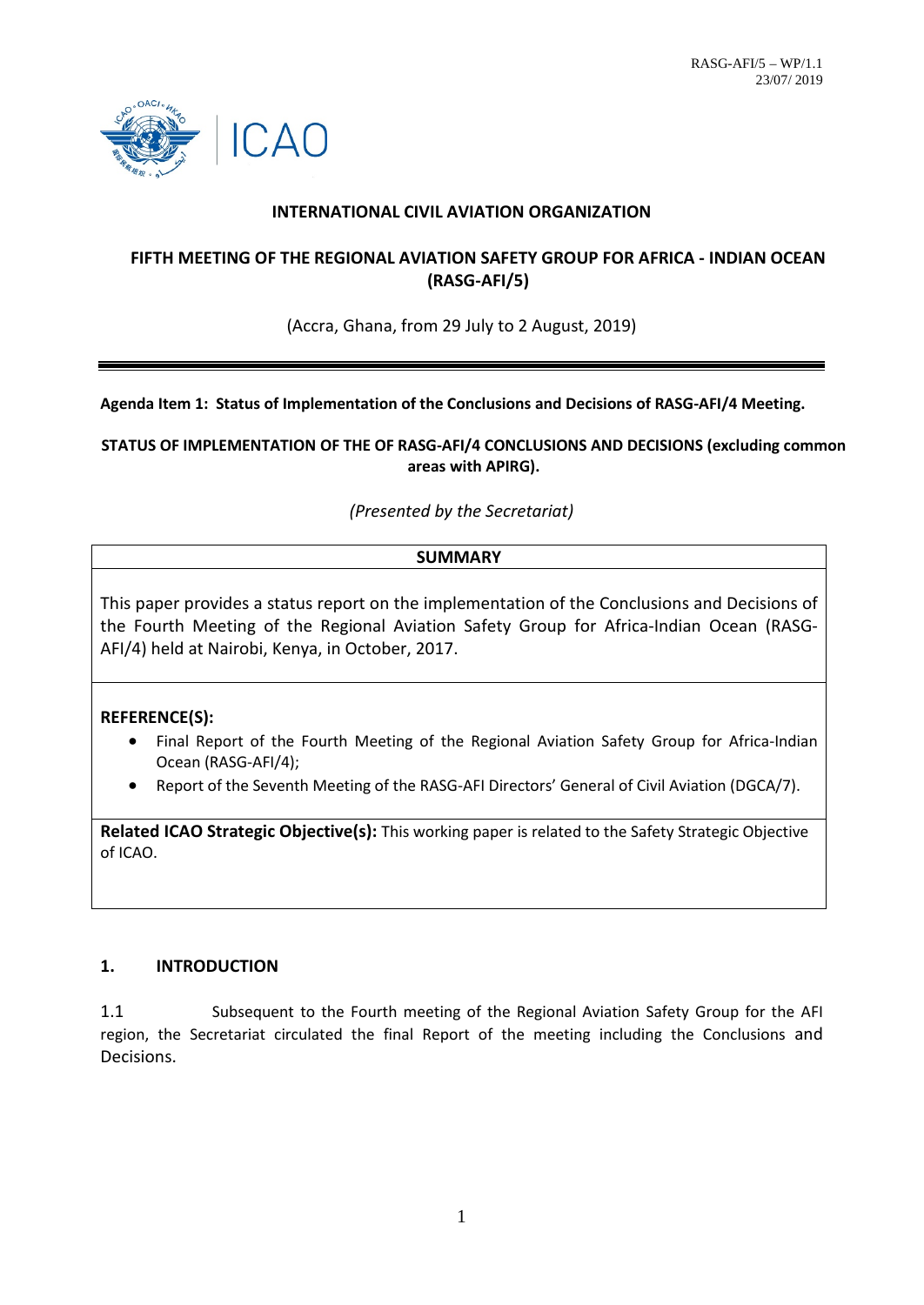# **2. DISCUSSION**

2.1 The RASG-AFI/4 meeting adopted Eleven (11) Conclusions and Eleven (11) Decisions; as shown in an **Appendix** to this paper, which provides the status of implementation of the actions derived therefrom.

2.2 The activities of the RASG-AFI are mainly categorized under the framework of the four Safety Support Teams (Fundamentals of Safety Oversight, Significant Safety Concerns, Investigation of Aircraft Accidents and Serious Incidents, Emerging Safety Issues) so as to promote AFI safety performance and attainment of the regional safety targets in a sustainable manner.

2.3. Although progress has been made in the implementation of the activities, it is important to note that some of the activities are continual in nature and therefore their status of implementation remains on-going.

## **3. ACTION BY THE MEETING**

3.1 The meeting is invited to:

- a) note the status of implementation of the RASG-AFI/4 Conclusions and Decisions; and
- b) review the open items and provide further guidance on actions/initiatives aimed at enhancing the RASG-AFI Work Programme/Action Plan;

-END-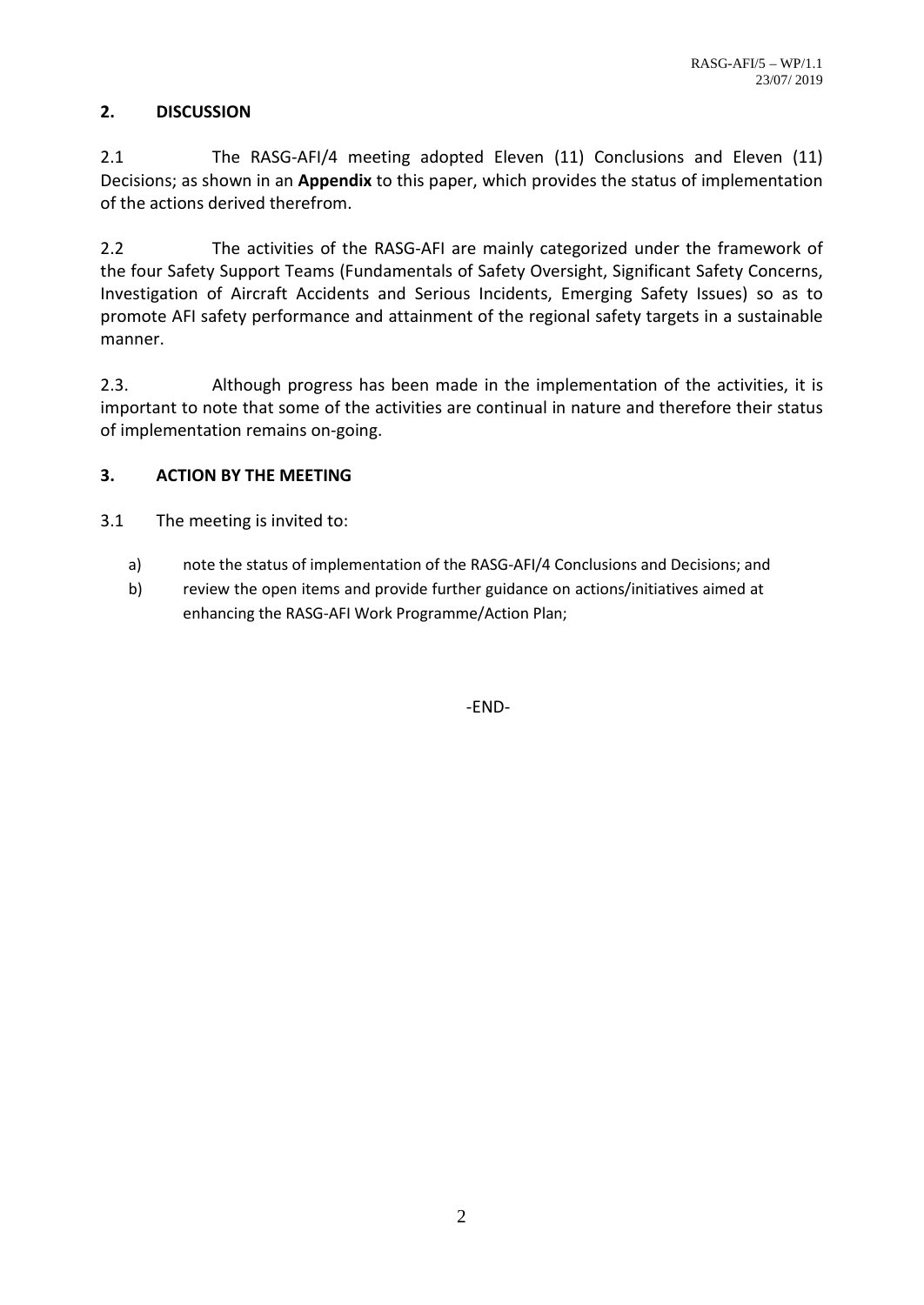# **WP/1.2 - APPENDIX**

| BRIEF SUMMARY OF MAIN CONCLUSIONS AND DECISIONS OF RASG-AFI/4 MEETING<br>Updated: 15 July, 2019 |                               |                                                                                                                                           |                        |                 |                                   |                               |                        |                             |
|-------------------------------------------------------------------------------------------------|-------------------------------|-------------------------------------------------------------------------------------------------------------------------------------------|------------------------|-----------------|-----------------------------------|-------------------------------|------------------------|-----------------------------|
|                                                                                                 |                               | Implementation of Conclusions and Decisions of RASG-AFI/4 Meeting - Action Plan                                                           |                        |                 |                                   |                               |                        |                             |
| Conc./Dec.<br>No. Strategic<br>Objective                                                        | <b>Title of</b><br>Conc./Dec. | <b>Text of Conclusion/Decision</b>                                                                                                        | Responsibility         | Deliverable     | Action<br>Agreed by<br><b>ANC</b> | Report/<br>Completion<br>date | Follow-up<br>Action by | Status of<br>Implementation |
|                                                                                                 | $\overline{2}$                | $\mathbf{3}$                                                                                                                              | 4                      | 5               | 6                                 | $\overline{7}$                | 8                      | 9                           |
| Decision 4/1                                                                                    | <b>Election of the</b>        | That,                                                                                                                                     |                        |                 |                                   |                               |                        |                             |
|                                                                                                 | Chairperson                   | The Group elected the following Officials in line                                                                                         |                        |                 |                                   |                               |                        |                             |
|                                                                                                 | and Vice-                     | with the provisions of the RASG-AFI Procedures<br>Handbook:                                                                               |                        |                 |                                   |                               |                        |                             |
|                                                                                                 | Chairpersons                  |                                                                                                                                           | South Africa           | Leadership of   |                                   | 2019                          | RASG-AFI               | <b>Accomplished</b>         |
|                                                                                                 |                               | Chairperson: Mr. Levers Mabaso, Acting Chief<br>Director, Civil Aviation Safety, Security and SAR,                                        |                        | RASG-AFI        |                                   |                               | Secretariat            |                             |
|                                                                                                 |                               | Department of Transport,<br>Republic of<br>South Africa<br>1st Vice-Chairperson: Col. Dokisime Gnama<br>Latta, Director General, Togo CAA | <b>Togo</b>            |                 |                                   |                               |                        |                             |
|                                                                                                 |                               | 2 <sup>nd</sup> Vice-Chairperson: Capt. Gilbert Kibe,<br>Director General, KCAA                                                           | Kenya<br>Industry/IATA |                 |                                   |                               |                        |                             |
|                                                                                                 |                               | 3rd Vice-Chairperson: Ms. Tanja Grobotek,<br>Regional Director, Safety and Operations,<br>IATA, Africa                                    |                        |                 |                                   |                               |                        |                             |
| Conclusion                                                                                      | <b>Global Aviation</b>        | That States are:                                                                                                                          |                        |                 |                                   |                               |                        |                             |
| 4/1                                                                                             | <b>Safety Plan</b>            | requested, in accordance with Assembly<br>a)                                                                                              | <b>States</b>          | National Safety |                                   | 2019                          | RASG-AFI               | a) Majority of States       |
|                                                                                                 | (GASP)                        | Resolution A39-12, to establish a national                                                                                                |                        | Plans           |                                   |                               | Secretariat            | have not yet                |
|                                                                                                 |                               | safety plan, including goals and targets                                                                                                  |                        |                 |                                   |                               |                        | developed national          |
|                                                                                                 |                               | consistent with the regional safety plan, and in                                                                                          |                        |                 |                                   |                               |                        | safety plan;                |
|                                                                                                 |                               | line with the GASP objectives, including the                                                                                              |                        |                 |                                   |                               |                        | ICAO to provide             |
|                                                                                                 |                               | global aviation safety roadmap, and based on                                                                                              |                        | Feedback on     |                                   | 2019                          | RASG-AFI               | guidance material           |
|                                                                                                 |                               | their operational safety needs; and                                                                                                       |                        | new GASR and    |                                   |                               | Secretariat            | on the development          |
|                                                                                                 |                               | invited to provide ICAO feedback on the new<br>b)                                                                                         |                        | Suggestions for |                                   |                               |                        | of State's National         |
|                                                                                                 |                               | aviation safety roadmap and<br>global                                                                                                     |                        | 2020 - 2022     |                                   |                               |                        | Safety Plan                 |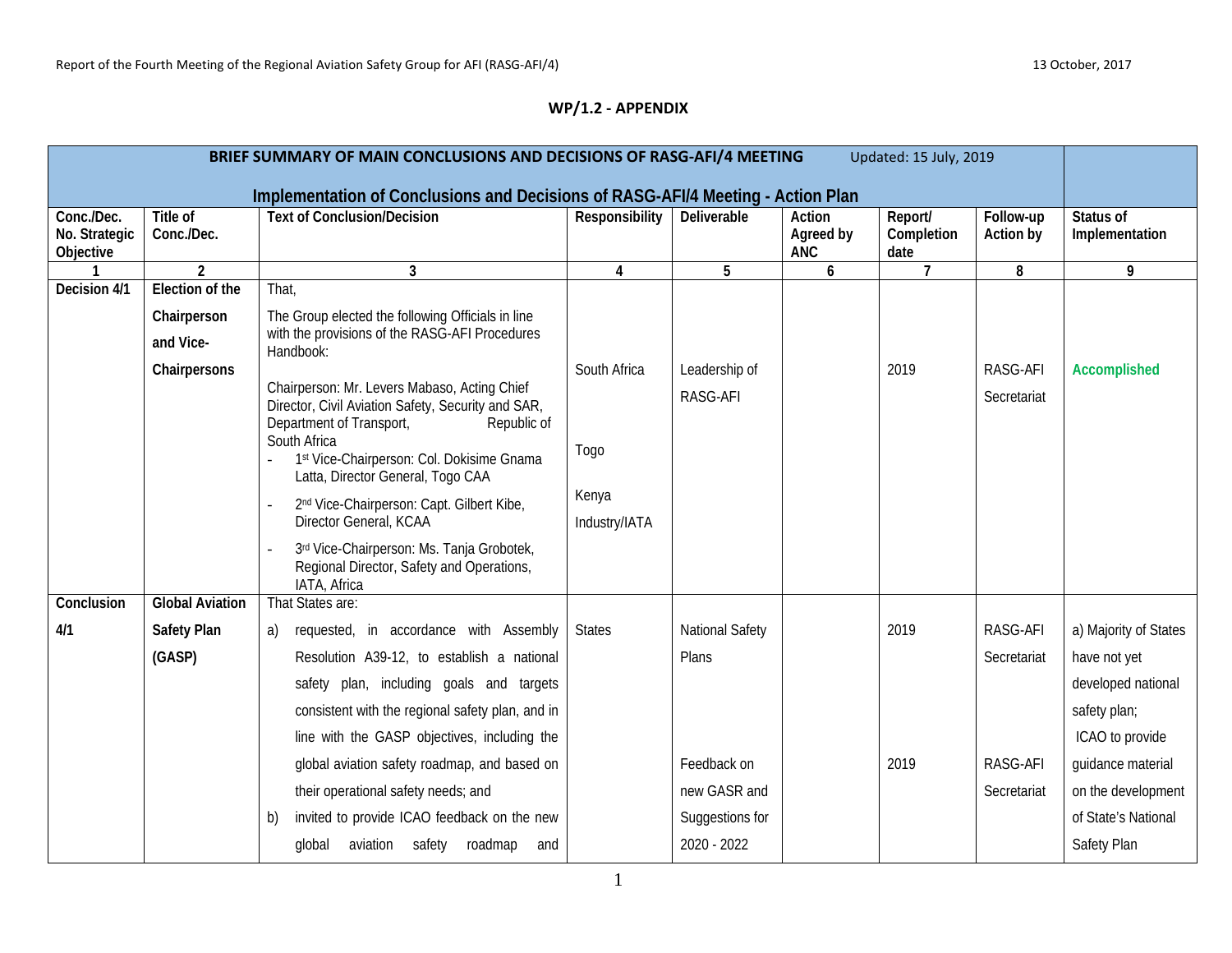| BRIEF SUMMARY OF MAIN CONCLUSIONS AND DECISIONS OF RASG-AFI/4 MEETING<br>Updated: 15 July, 2019 |                        |                                                                                                                       |                |                      |                         |                    |             |                     |
|-------------------------------------------------------------------------------------------------|------------------------|-----------------------------------------------------------------------------------------------------------------------|----------------|----------------------|-------------------------|--------------------|-------------|---------------------|
| Conc./Dec.                                                                                      | Title of               | Implementation of Conclusions and Decisions of RASG-AFI/4 Meeting - Action Plan<br><b>Text of Conclusion/Decision</b> | Responsibility | Deliverable          | Action                  | Report/            | Follow-up   | Status of           |
| No. Strategic<br>Objective                                                                      | Conc./Dec.             |                                                                                                                       |                |                      | Agreed by<br><b>ANC</b> | Completion<br>date | Action by   | Implementation      |
| $\mathbf{1}$                                                                                    | $\overline{2}$         | 3                                                                                                                     | 4              | 5                    | 6                       | $\overline{7}$     | 8           | 9                   |
|                                                                                                 |                        | suggestions for the future 2020 -2022 edition                                                                         |                | <b>GASP</b> provided |                         |                    |             | b) Some States      |
|                                                                                                 |                        | of the GASP via email to: GASP@icao.int.                                                                              |                | to ICAO              |                         |                    |             | responded to the    |
|                                                                                                 |                        |                                                                                                                       |                |                      |                         |                    |             | survey and provided |
|                                                                                                 |                        |                                                                                                                       |                |                      |                         |                    |             | the requested       |
|                                                                                                 |                        |                                                                                                                       |                |                      |                         |                    |             | feedback            |
| Conclusion                                                                                      | <b>Regional Safety</b> | That States,                                                                                                          |                |                      |                         |                    |             |                     |
| 4/2                                                                                             | Oversight              | a) implement the relevant provisions of the                                                                           | <b>States</b>  | Declaration          |                         | 2019               | RASG-AFI    | a.) On-going        |
|                                                                                                 | Organizations          | Ezulwini Ministerial Declaration on Regional                                                                          |                | implemented;         |                         |                    | Secretariat |                     |
|                                                                                                 | (RSOOS)                | Safety Oversight Organizations in Africa;                                                                             |                |                      |                         |                    |             |                     |
|                                                                                                 |                        | are urged to support the proposed global<br>b)                                                                        |                | Strong RSOOs         |                         | 2019               |             | b.) On-going        |
|                                                                                                 |                        | strategy and action plan to improve and                                                                               |                | Global safety        |                         |                    |             |                     |
|                                                                                                 |                        | existing RSOOs and<br>strengthen<br>the                                                                               | RASG-AFI       | oversight            |                         |                    | RASG-AFI    |                     |
|                                                                                                 |                        | establishment of a global system for the                                                                              |                | system               |                         |                    |             |                     |
|                                                                                                 |                        | provision of safety oversight;                                                                                        |                | established          |                         |                    |             |                     |
|                                                                                                 |                        | endorse the objectives for a global system for<br>C)                                                                  | Organizations  | AFI Plan Study       |                         | 2018               | Secretariat | c.) On-going        |
|                                                                                                 |                        | the provision of safety oversight; and                                                                                |                | Report               |                         |                    |             |                     |
|                                                                                                 |                        | RASG-AFI organs, and organizations are<br>d)                                                                          |                |                      |                         |                    |             | d.) TOR for the AFI |
|                                                                                                 |                        | encouraged to participate in and contribute to                                                                        |                | <b>GASOS Study</b>   |                         |                    |             | Plan Study for the  |
|                                                                                                 |                        | the AFI Plan study for the strengthening and                                                                          |                | Report               |                         |                    |             | strengthening and   |
|                                                                                                 |                        | improvement of RSOOs in the AFI region as                                                                             |                |                      |                         |                    |             | improvement of      |
|                                                                                                 |                        | well as the study of a proposed Global                                                                                |                |                      |                         |                    |             | RSOOs in the AFI    |
|                                                                                                 |                        | Aviation Safety Oversight System (GASOS).                                                                             |                |                      |                         |                    |             | region complete.    |
|                                                                                                 |                        |                                                                                                                       |                |                      |                         |                    |             | Recruitment of      |
|                                                                                                 |                        |                                                                                                                       |                |                      |                         |                    |             | expert underway.    |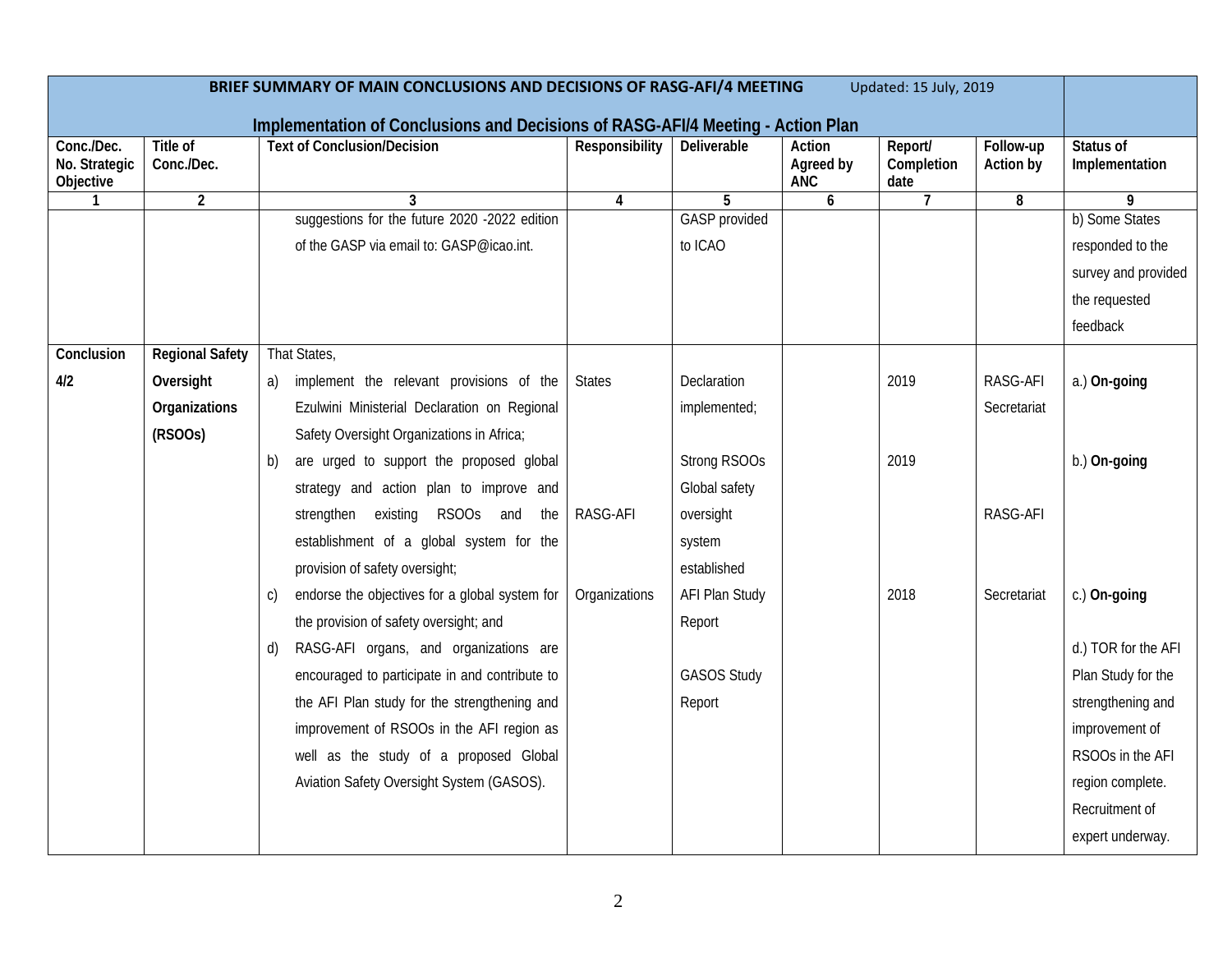| BRIEF SUMMARY OF MAIN CONCLUSIONS AND DECISIONS OF RASG-AFI/4 MEETING<br>Updated: 15 July, 2019 |                               |                                                                                 |                |                  |                            |                               |                        |                             |
|-------------------------------------------------------------------------------------------------|-------------------------------|---------------------------------------------------------------------------------|----------------|------------------|----------------------------|-------------------------------|------------------------|-----------------------------|
|                                                                                                 |                               | Implementation of Conclusions and Decisions of RASG-AFI/4 Meeting - Action Plan |                |                  |                            |                               |                        |                             |
| Conc./Dec.<br>No. Strategic<br>Objective                                                        | <b>Title of</b><br>Conc./Dec. | <b>Text of Conclusion/Decision</b>                                              | Responsibility | Deliverable      | Action<br>Agreed by<br>ANC | Report/<br>Completion<br>date | Follow-up<br>Action by | Status of<br>Implementation |
|                                                                                                 | $\overline{2}$                | 3                                                                               | 4              | 5                | 6                          | $\overline{7}$                | 8                      | 9                           |
| Conclusion                                                                                      | Safety                        | That,                                                                           |                |                  |                            |                               |                        | Tools and examples          |
| 4/3                                                                                             | Management                    | States, regional and international organizations are                            | States;        | Safety           |                            | 2019                          | RASG-AFI               | are being developed         |
|                                                                                                 | Implementation                | invited to share tools and examples which support                               | Regional       | Management       |                            |                               | Secretariat            | for posting on the          |
|                                                                                                 |                               | effective safety management implementation to be                                | Organizations; | tools / examples |                            |                               |                        | ICAO safety                 |
|                                                                                                 |                               | considered for posting on the ICAO safety                                       | International  | shared on ICAO   |                            |                               |                        | management                  |
|                                                                                                 |                               | management implementation website through an                                    | Organizations; | website          |                            |                               |                        | implementation              |
|                                                                                                 |                               | ICAO validation process.                                                        | <b>ICAO</b>    |                  |                            |                               |                        | website.                    |
|                                                                                                 |                               |                                                                                 |                |                  |                            |                               |                        | Introduction to SSP         |
|                                                                                                 |                               |                                                                                 |                |                  |                            |                               |                        | <b>Foundation Tools</b>     |
|                                                                                                 |                               |                                                                                 |                |                  |                            |                               |                        | are incorporated in         |
|                                                                                                 |                               |                                                                                 |                |                  |                            |                               |                        | the SSP                     |
|                                                                                                 |                               |                                                                                 |                |                  |                            |                               |                        | Implementation              |
|                                                                                                 |                               |                                                                                 |                |                  |                            |                               |                        | assistance missions         |
|                                                                                                 |                               |                                                                                 |                |                  |                            |                               |                        | to States from 2018         |
|                                                                                                 |                               |                                                                                 |                |                  |                            |                               |                        | onwards.                    |
| Conclusion                                                                                      | <b>ICAO USOAP</b>             | That,                                                                           |                |                  |                            |                               |                        | a) Ongoing: Two             |
| 4/4                                                                                             | <b>CMA</b>                    | States are urged to fulfil their obligations under the                          |                |                  |                            |                               |                        | <b>SSCs in two States</b>   |
|                                                                                                 | Implementation                | USOAP CMA Memorandum of Understanding                                           |                |                  |                            |                               |                        | (Angola, Malawi)            |
|                                                                                                 |                               | (MOU) and to take actions, as required, to provide                              |                |                  |                            |                               |                        | resolved. One SSC           |
|                                                                                                 |                               | up-to-date information on their safety oversight                                |                |                  |                            |                               |                        | in One State                |
|                                                                                                 |                               | systems, with particular attention to:                                          | <b>States</b>  | Resolution and   |                            | 2019                          | RASG-AFI               | (Eritrea) still exists;     |
|                                                                                                 |                               | the implementation of immediate mitigation<br>a)                                |                | prevention of    |                            |                               | Secretariat            | concerted efforts           |
|                                                                                                 |                               | measures and sustainable corrective actions                                     |                | SSCs;            |                            |                               |                        | from all                    |
|                                                                                                 |                               | for the resolution and avoidance of SSC(s) as                                   | <b>States</b>  |                  |                            |                               |                        | stakeholders                |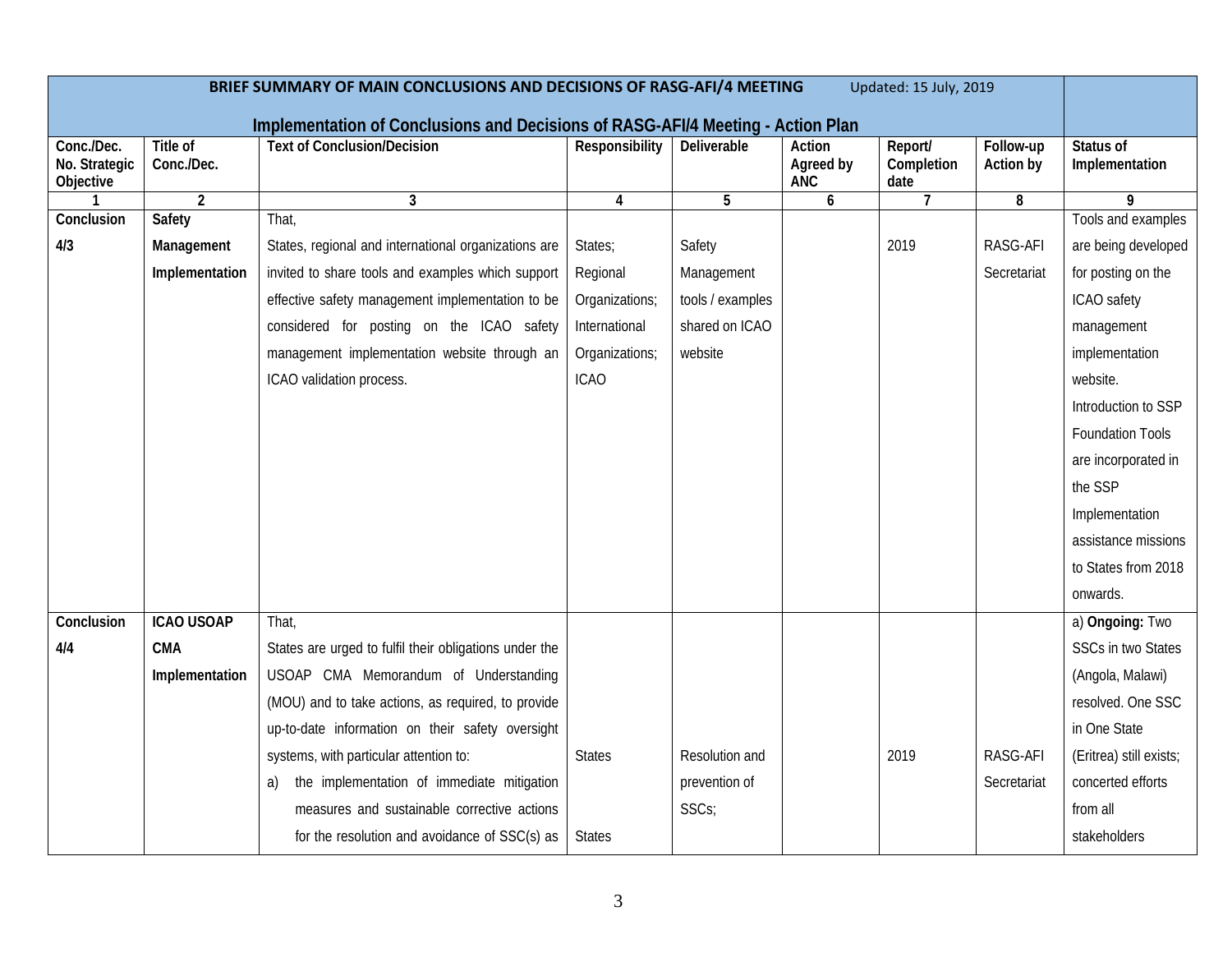| BRIEF SUMMARY OF MAIN CONCLUSIONS AND DECISIONS OF RASG-AFI/4 MEETING<br>Updated: 15 July, 2019<br>Implementation of Conclusions and Decisions of RASG-AFI/4 Meeting - Action Plan |                        |                                                           |                       |                     |                                   |                               |                        |                             |
|------------------------------------------------------------------------------------------------------------------------------------------------------------------------------------|------------------------|-----------------------------------------------------------|-----------------------|---------------------|-----------------------------------|-------------------------------|------------------------|-----------------------------|
| Conc./Dec.<br>No. Strategic<br>Objective                                                                                                                                           | Title of<br>Conc./Dec. | <b>Text of Conclusion/Decision</b>                        | <b>Responsibility</b> | Deliverable         | Action<br>Agreed by<br><b>ANC</b> | Report/<br>Completion<br>date | Follow-up<br>Action by | Status of<br>Implementation |
| 1                                                                                                                                                                                  | $\overline{2}$         | 3                                                         | 4                     | 5                   | 6                                 | 7                             | 8                      | 9                           |
|                                                                                                                                                                                    |                        | a high priority;                                          |                       | <b>Draft CAPs</b>   |                                   |                               |                        | required in this            |
|                                                                                                                                                                                    |                        | finalization and submission of draft USOAP<br>b)          |                       | uploaded on         |                                   |                               |                        | endeavour.                  |
|                                                                                                                                                                                    |                        | Corrective Action Plans (CAPs) on the On-line             |                       | OLF                 |                                   |                               |                        | b) On-going, but a          |
|                                                                                                                                                                                    |                        | Framework (OLF), informing the relevant                   | <b>States</b>         |                     |                                   | 2019                          | RASG-AFI               | limited number of           |
|                                                                                                                                                                                    |                        | ICAO Regional Office when completed and                   |                       |                     |                                   |                               | Secretariat            | States have                 |
|                                                                                                                                                                                    |                        | ready for review;                                         |                       | CCs/EFOD            |                                   |                               |                        | achieved limited or         |
|                                                                                                                                                                                    |                        | completion<br>of the<br>compliance<br>$\mathsf{C}$<br>the | <b>States</b>         | completed &         |                                   | 2019                          |                        | no progress                 |
|                                                                                                                                                                                    |                        | checklists/EFOD and update of the SAAQ;                   |                       | Updated             |                                   |                               | RASG-AFI               | c) Limited progress         |
|                                                                                                                                                                                    |                        |                                                           |                       | SAAQ <sub>S</sub> ; |                                   |                               | Secretariat            | for majority of             |
|                                                                                                                                                                                    |                        | implementation of the CAPs, completion of the<br>d)       |                       | Effective           |                                   |                               |                        | <b>States</b>               |
|                                                                                                                                                                                    |                        | self-assessment of the PQs on the OLF,                    |                       | monitoring of       |                                   |                               |                        | d) On-going, more           |
|                                                                                                                                                                                    |                        | uploading of evidences/documents to report                | <b>States</b>         | CAP                 |                                   |                               | RASG-AFI               | progress registered         |
|                                                                                                                                                                                    |                        | the progress and informing the relevant ICAO              |                       | implementation      |                                   | 2019                          | Secretariat            | with States                 |
|                                                                                                                                                                                    |                        | Regional Office when completed and ready for              |                       | progress;           |                                   |                               |                        | scheduled for a             |
|                                                                                                                                                                                    |                        | validation;                                               |                       |                     |                                   |                               |                        | <b>USOAP CMA</b>            |
|                                                                                                                                                                                    |                        |                                                           | <b>States</b>         | El levels           |                                   | 2019                          |                        | Activity.                   |
|                                                                                                                                                                                    |                        | prioritization of efforts in improving EI levels in<br>e) | ICAO Regional         | improved in         |                                   |                               | El levels              | Considerable                |
|                                                                                                                                                                                    |                        | the areas of AIG, ANS and AGA; and                        | Offices               | AIG, AGA and        |                                   |                               | improved in            | number of States            |
|                                                                                                                                                                                    |                        |                                                           |                       | ANS;                |                                   |                               | AIG, AGA               | have achieved               |
|                                                                                                                                                                                    |                        |                                                           | COSCAPS/              |                     |                                   |                               | and ANS                | limited or no               |
|                                                                                                                                                                                    |                        | requesting assistance from the ICAO Regional<br>f)        | RSOO <sub>S</sub>     | Assistance          |                                   |                               |                        | progress.                   |
|                                                                                                                                                                                    |                        | Office and/or COSCAP/RSOO, if required.                   |                       | provided by         |                                   |                               |                        | e) On-going, AFI            |
|                                                                                                                                                                                    |                        |                                                           |                       | ICAO ROs and        |                                   |                               |                        | Plan Projects are           |
|                                                                                                                                                                                    |                        |                                                           |                       | COSCAPS/            |                                   |                               |                        | on-going: Two AIG           |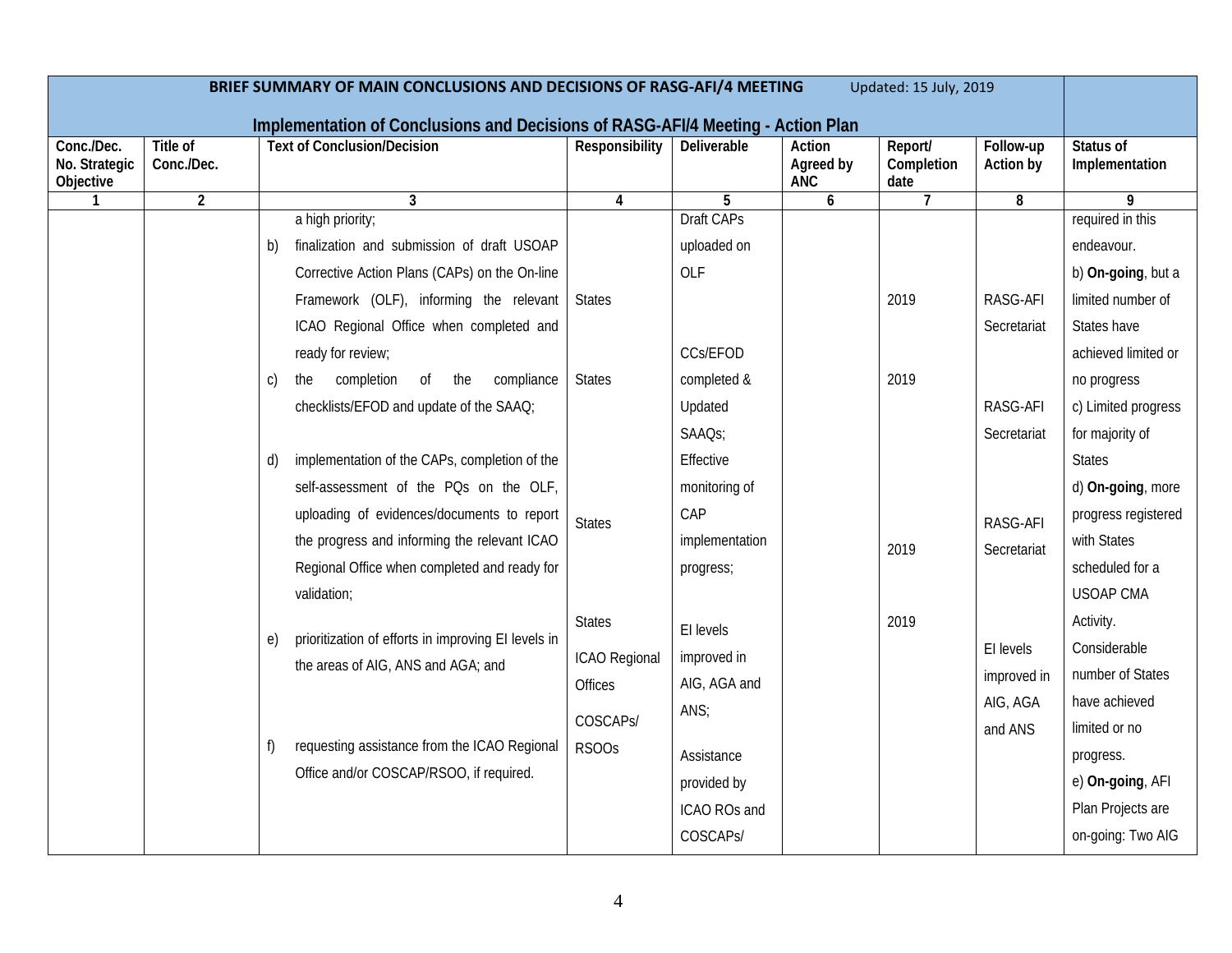| BRIEF SUMMARY OF MAIN CONCLUSIONS AND DECISIONS OF RASG-AFI/4 MEETING<br>Updated: 15 July, 2019<br>Implementation of Conclusions and Decisions of RASG-AFI/4 Meeting - Action Plan |                        |                                    |                         |                    |                            |                               |                        |                             |
|------------------------------------------------------------------------------------------------------------------------------------------------------------------------------------|------------------------|------------------------------------|-------------------------|--------------------|----------------------------|-------------------------------|------------------------|-----------------------------|
| Conc./Dec.<br>No. Strategic<br>Objective                                                                                                                                           | Title of<br>Conc./Dec. | <b>Text of Conclusion/Decision</b> | Responsibility          | <b>Deliverable</b> | Action<br>Agreed by<br>ANC | Report/<br>Completion<br>date | Follow-up<br>Action by | Status of<br>Implementation |
| $\mathbf{1}$                                                                                                                                                                       | $\overline{2}$         | $\mathbf{3}$                       | $\overline{\mathbf{4}}$ | $\overline{5}$     | $\boldsymbol{6}$           | $\overline{7}$                | $\overline{8}$         | $\overline{9}$              |
|                                                                                                                                                                                    |                        |                                    |                         | RSOOs as           |                            |                               |                        | workshops                   |
|                                                                                                                                                                                    |                        |                                    |                         | required.          |                            |                               |                        | conducted;                  |
|                                                                                                                                                                                    |                        |                                    |                         |                    |                            |                               |                        | aerodrome                   |
|                                                                                                                                                                                    |                        |                                    |                         |                    |                            |                               |                        | certification in 17         |
|                                                                                                                                                                                    |                        |                                    |                         |                    |                            |                               |                        | beneficiary States;         |
|                                                                                                                                                                                    |                        |                                    |                         |                    |                            |                               |                        | and SAR.                    |
|                                                                                                                                                                                    |                        |                                    |                         |                    |                            |                               |                        | f) Accomplished             |
|                                                                                                                                                                                    |                        |                                    |                         |                    |                            |                               |                        | A USOAP CMA                 |
|                                                                                                                                                                                    |                        |                                    |                         |                    |                            |                               |                        | Workshop was                |
|                                                                                                                                                                                    |                        |                                    |                         |                    |                            |                               |                        | conducted in the            |
|                                                                                                                                                                                    |                        |                                    |                         |                    |                            |                               |                        | WACAF Region in             |
|                                                                                                                                                                                    |                        |                                    |                         |                    |                            |                               |                        | February, 2018 and          |
|                                                                                                                                                                                    |                        |                                    |                         |                    |                            |                               |                        | in the ESAF Region          |
|                                                                                                                                                                                    |                        |                                    |                         |                    |                            |                               |                        | in March 2019,              |
|                                                                                                                                                                                    |                        |                                    |                         |                    |                            |                               |                        | geared towards              |
|                                                                                                                                                                                    |                        |                                    |                         |                    |                            |                               |                        | providing States            |
|                                                                                                                                                                                    |                        |                                    |                         |                    |                            |                               |                        | with up-to-date             |
|                                                                                                                                                                                    |                        |                                    |                         |                    |                            |                               |                        | information on              |
|                                                                                                                                                                                    |                        |                                    |                         |                    |                            |                               |                        | available tools and         |
|                                                                                                                                                                                    |                        |                                    |                         |                    |                            |                               |                        | familiarisation with        |
|                                                                                                                                                                                    |                        |                                    |                         |                    |                            |                               |                        | the OLF.                    |
|                                                                                                                                                                                    |                        |                                    |                         |                    |                            |                               |                        | Two Workshops               |
|                                                                                                                                                                                    |                        |                                    |                         |                    |                            |                               |                        | were conducted for          |
|                                                                                                                                                                                    |                        |                                    |                         |                    |                            |                               |                        | the ESAF (Addis             |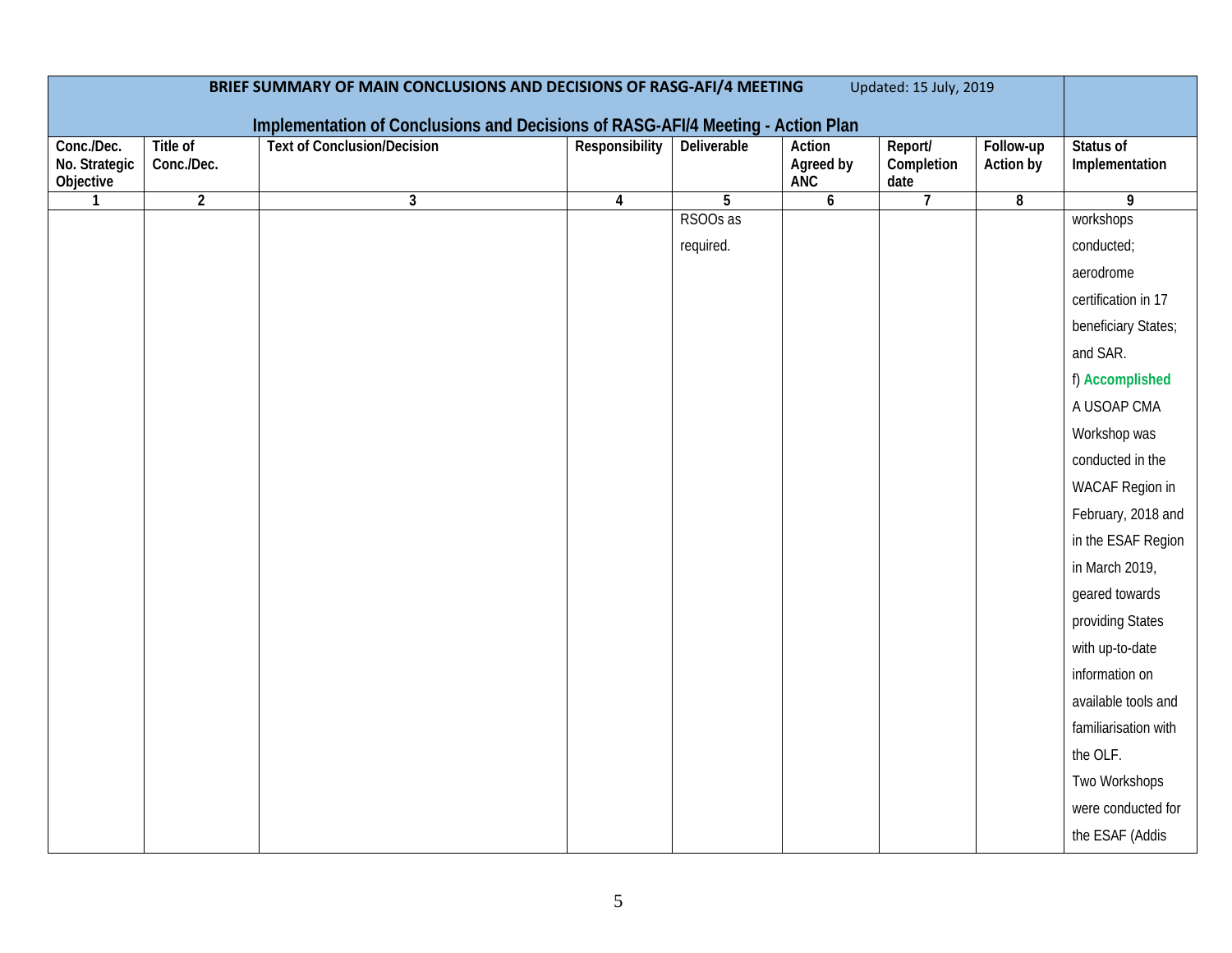| BRIEF SUMMARY OF MAIN CONCLUSIONS AND DECISIONS OF RASG-AFI/4 MEETING<br>Updated: 15 July, 2019<br>Implementation of Conclusions and Decisions of RASG-AFI/4 Meeting - Action Plan |                        |                                                     |                |                |                                          |                               |                         |                             |  |
|------------------------------------------------------------------------------------------------------------------------------------------------------------------------------------|------------------------|-----------------------------------------------------|----------------|----------------|------------------------------------------|-------------------------------|-------------------------|-----------------------------|--|
| Conc./Dec.<br>No. Strategic<br>Objective                                                                                                                                           | Title of<br>Conc./Dec. | <b>Text of Conclusion/Decision</b>                  | Responsibility | Deliverable    | <b>Action</b><br>Agreed by<br><b>ANC</b> | Report/<br>Completion<br>date | Follow-up<br>Action by  | Status of<br>Implementation |  |
| $\mathbf{1}$                                                                                                                                                                       | $\overline{2}$         | 3                                                   | $\pmb{4}$      | $\overline{5}$ | 6                                        | $\overline{7}$                | $\overline{\mathbf{8}}$ | $\overline{9}$              |  |
|                                                                                                                                                                                    |                        |                                                     |                |                |                                          |                               |                         | Ababa, Ethiopia)            |  |
|                                                                                                                                                                                    |                        |                                                     |                |                |                                          |                               |                         | and WACAF (Abuja,           |  |
|                                                                                                                                                                                    |                        |                                                     |                |                |                                          |                               |                         | Nigeria) Regions in         |  |
|                                                                                                                                                                                    |                        |                                                     |                |                |                                          |                               |                         | August and                  |  |
|                                                                                                                                                                                    |                        |                                                     |                |                |                                          |                               |                         | September, 2018             |  |
|                                                                                                                                                                                    |                        |                                                     |                |                |                                          |                               |                         | respectively, geared        |  |
|                                                                                                                                                                                    |                        |                                                     |                |                |                                          |                               |                         | towards assisting           |  |
|                                                                                                                                                                                    |                        |                                                     |                |                |                                          |                               |                         | States in the               |  |
|                                                                                                                                                                                    |                        |                                                     |                |                |                                          |                               |                         | establishment of            |  |
|                                                                                                                                                                                    |                        |                                                     |                |                |                                          |                               |                         | fundamental AIG             |  |
|                                                                                                                                                                                    |                        |                                                     |                |                |                                          |                               |                         | Systems.                    |  |
| Decision 4/2                                                                                                                                                                       | Follow up on           | That,                                               |                |                |                                          |                               |                         | The Abuja Safety            |  |
|                                                                                                                                                                                    | RASG-AFI/3             | The Secretariat expeditiously follow up and         | RASG-AFI       | RASG-AFI/3     |                                          | 2019                          | RASG-AFI                | Targets have been           |  |
|                                                                                                                                                                                    | Meeting                | ensures implementation of all the open items in the | Secretariat;   | Conclusions    |                                          |                               | Secretariat             | revised/re-                 |  |
|                                                                                                                                                                                    | Conclusions            | list of RASG-AFI/3 Conclusions and Decisions and    | RASC;          | and Decisions  |                                          |                               |                         | formulated by               |  |
|                                                                                                                                                                                    | and Decisions          | carries over to the Group's future Work Programme   | SSTs.          | implemented    |                                          |                               |                         | RASC/3 and                  |  |
|                                                                                                                                                                                    |                        | items that so require.                              |                |                |                                          |                               |                         | subsequently                |  |
|                                                                                                                                                                                    |                        |                                                     |                |                |                                          |                               |                         | approved by RASG-           |  |
|                                                                                                                                                                                    |                        |                                                     |                |                |                                          |                               |                         | AFI/4. AFCAC has            |  |
|                                                                                                                                                                                    |                        |                                                     |                |                |                                          |                               |                         | made the revised            |  |
|                                                                                                                                                                                    |                        |                                                     |                |                |                                          |                               |                         | targets available to        |  |
|                                                                                                                                                                                    |                        |                                                     |                |                |                                          |                               |                         | States for                  |  |
|                                                                                                                                                                                    |                        |                                                     |                |                |                                          |                               |                         | implementation,             |  |
|                                                                                                                                                                                    |                        |                                                     |                |                |                                          |                               |                         | which will be               |  |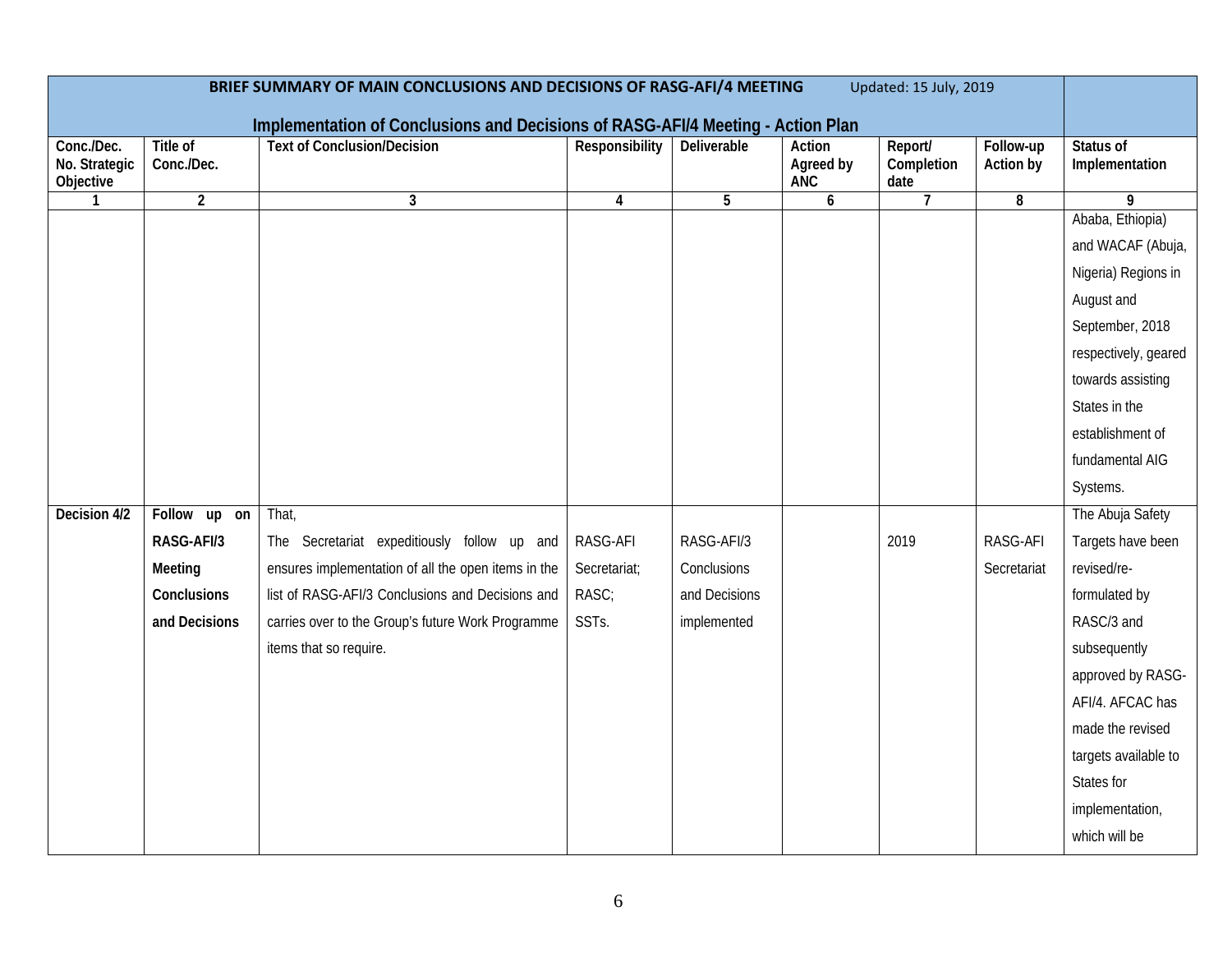| BRIEF SUMMARY OF MAIN CONCLUSIONS AND DECISIONS OF RASG-AFI/4 MEETING<br>Updated: 15 July, 2019 |                        |                                                                                 |                |                   |                                   |                               |                        |                                                                                                                                                                                         |
|-------------------------------------------------------------------------------------------------|------------------------|---------------------------------------------------------------------------------|----------------|-------------------|-----------------------------------|-------------------------------|------------------------|-----------------------------------------------------------------------------------------------------------------------------------------------------------------------------------------|
|                                                                                                 |                        | Implementation of Conclusions and Decisions of RASG-AFI/4 Meeting - Action Plan |                |                   |                                   |                               |                        |                                                                                                                                                                                         |
| Conc./Dec.<br>No. Strategic<br>Objective                                                        | Title of<br>Conc./Dec. | <b>Text of Conclusion/Decision</b>                                              | Responsibility | Deliverable       | Action<br>Agreed by<br><b>ANC</b> | Report/<br>Completion<br>date | Follow-up<br>Action by | Status of<br>Implementation                                                                                                                                                             |
| $\mathbf{1}$                                                                                    | $\overline{2}$         | $\mathbf{3}$                                                                    | 4              | 5                 | 6                                 | $\overline{7}$                | 8                      | 9                                                                                                                                                                                       |
|                                                                                                 |                        |                                                                                 |                |                   |                                   |                               |                        | monitored by                                                                                                                                                                            |
|                                                                                                 |                        |                                                                                 |                |                   |                                   |                               |                        | AFCAC.                                                                                                                                                                                  |
|                                                                                                 |                        |                                                                                 |                |                   |                                   |                               |                        | Accomplished                                                                                                                                                                            |
|                                                                                                 |                        |                                                                                 |                |                   |                                   |                               |                        |                                                                                                                                                                                         |
| Decision 4/3                                                                                    | Intensification        | That,                                                                           |                |                   |                                   |                               |                        | ERITREA:                                                                                                                                                                                |
|                                                                                                 | of assistance to       | RASC, in collaboration with other relevant partners,                            | RASC;          | SSCs resolved     |                                   | 2019                          | RASG-AFI               | assistance provided                                                                                                                                                                     |
|                                                                                                 | <b>SSC States</b>      | including the ICAO Regional Offices, AFI-CIS,                                   | ICAO ROS;      | in Eritrea and    |                                   |                               | Secretariat            | by the ESAF Office                                                                                                                                                                      |
|                                                                                                 |                        | COSCAPs/RSOOs, and Partner States and                                           | AFCAC;         | Malawi            |                                   |                               |                        | remotely via                                                                                                                                                                            |
|                                                                                                 |                        | organizations maintain and intensify assistance to                              | Organizations; |                   |                                   |                               |                        | teleconference and                                                                                                                                                                      |
|                                                                                                 |                        | States with outstanding SSC(s), namely Eritrea and                              | Partners.      | New SSCs          |                                   |                               |                        | e-mail;                                                                                                                                                                                 |
|                                                                                                 |                        | Malawi, so as to resolve these, and take proactive                              |                | avoided in the    |                                   |                               |                        | MALAWI:                                                                                                                                                                                 |
|                                                                                                 |                        | steps and put in place effective strategies to                                  |                | <b>AFI Region</b> |                                   |                               |                        | Accomplished                                                                                                                                                                            |
|                                                                                                 |                        | prevent the emergence of new ones.                                              |                |                   |                                   |                               |                        | SSC resolved,                                                                                                                                                                           |
|                                                                                                 |                        |                                                                                 |                |                   |                                   |                               |                        | following a USOAP                                                                                                                                                                       |
|                                                                                                 |                        |                                                                                 |                |                   |                                   |                               |                        | CMA Activity in the                                                                                                                                                                     |
|                                                                                                 |                        |                                                                                 |                |                   |                                   |                               |                        | State in December,                                                                                                                                                                      |
|                                                                                                 |                        |                                                                                 |                |                   |                                   |                               |                        | 2018.                                                                                                                                                                                   |
|                                                                                                 |                        |                                                                                 |                |                   |                                   |                               |                        | <b>CHALLENGES:</b>                                                                                                                                                                      |
|                                                                                                 |                        |                                                                                 |                |                   |                                   |                               |                        | Mainly attributed to<br>lack of autonomous<br>and adequately<br>funded CAAs as<br>well as inadequate<br>qualified and<br>sufficiently trained<br>technical personnel.<br>In the case of |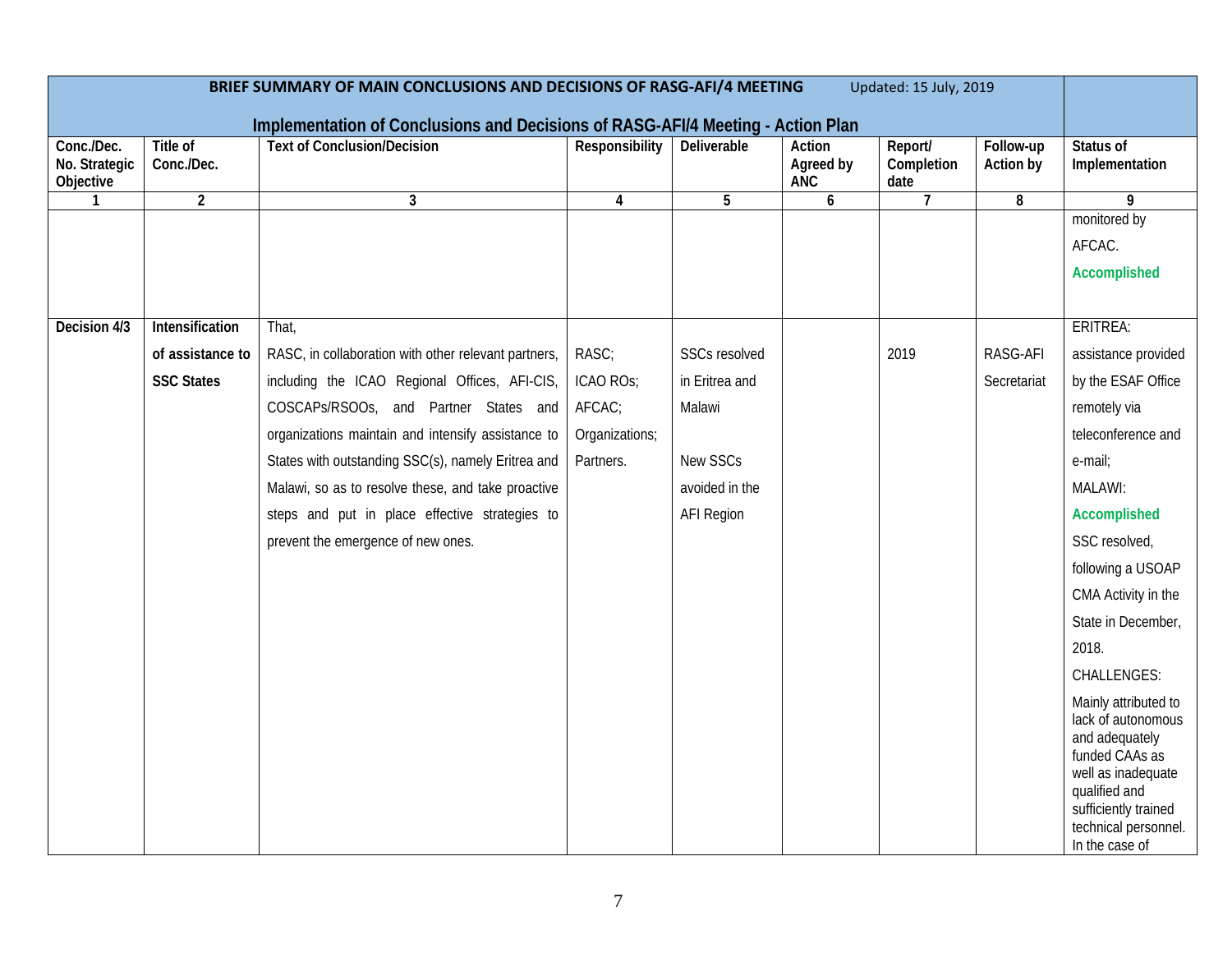| BRIEF SUMMARY OF MAIN CONCLUSIONS AND DECISIONS OF RASG-AFI/4 MEETING<br>Updated: 15 July, 2019 |                                  |                                                                                                                       |                         |                    |                                   |                               |                        |                                                                                                                                                                                                                                                                      |
|-------------------------------------------------------------------------------------------------|----------------------------------|-----------------------------------------------------------------------------------------------------------------------|-------------------------|--------------------|-----------------------------------|-------------------------------|------------------------|----------------------------------------------------------------------------------------------------------------------------------------------------------------------------------------------------------------------------------------------------------------------|
| Conc./Dec.<br>No. Strategic<br>Objective                                                        | Title of<br>Conc./Dec.           | Implementation of Conclusions and Decisions of RASG-AFI/4 Meeting - Action Plan<br><b>Text of Conclusion/Decision</b> | Responsibility          | <b>Deliverable</b> | Action<br>Agreed by<br><b>ANC</b> | Report/<br>Completion<br>date | Follow-up<br>Action by | Status of<br>Implementation                                                                                                                                                                                                                                          |
| $\mathbf{1}$<br>Conclusion                                                                      | $\overline{2}$<br>Development of | 3<br>That,                                                                                                            | $\overline{\mathbf{4}}$ | $5\phantom{.0}$    | 6                                 | $\overline{7}$                | 8                      | 9<br>Eritrea, reluctance<br>and decline of<br>external assistance,<br>including ROST<br>missions and<br>assistance projects<br>funded by SAFE<br>funds, further<br>aggravates the<br>challenges and<br>likelihood to resolve<br>the SSC.<br><b>Project Documents</b> |
| 4/5                                                                                             | project                          | the RASG AFI Secretariat in collaboration with the                                                                    | RASG-AFI                | Project            |                                   | November                      | RASG-AFI               | on Aerodrome                                                                                                                                                                                                                                                         |
|                                                                                                 | proposals for                    | relevant Safety Support Teams (SSTs) and other                                                                        | Secretariat;            | Proposals          |                                   | 2017                          | Secretariat            | Certification, FSO,                                                                                                                                                                                                                                                  |
|                                                                                                 | funding by the                   | stakeholders, develops and submit new project                                                                         | SSTs;                   | developed and      |                                   |                               | AFI Plan               | SSP, AIG and SAR                                                                                                                                                                                                                                                     |
|                                                                                                 | <b>AFI Plan</b>                  | proposals in the areas of FSO, SSC, AIG, AIM, etc.                                                                    | AFI Plan.               | submitted to AFI   |                                   |                               | Secretariat            | have been                                                                                                                                                                                                                                                            |
|                                                                                                 |                                  | to the AFI Plan Steering Committee for funding                                                                        |                         | Plan Steering      |                                   |                               |                        | approved by the AFI                                                                                                                                                                                                                                                  |
|                                                                                                 |                                  | consideration.                                                                                                        |                         | Committee          |                                   |                               |                        | Plan Steering                                                                                                                                                                                                                                                        |
|                                                                                                 |                                  |                                                                                                                       |                         |                    |                                   |                               |                        | Committee and are                                                                                                                                                                                                                                                    |
|                                                                                                 |                                  |                                                                                                                       |                         |                    |                                   |                               |                        | at different levels of                                                                                                                                                                                                                                               |
|                                                                                                 |                                  |                                                                                                                       |                         |                    |                                   |                               |                        | implementation.                                                                                                                                                                                                                                                      |
|                                                                                                 |                                  |                                                                                                                       |                         |                    |                                   |                               |                        | <b>Project Document</b>                                                                                                                                                                                                                                              |
|                                                                                                 |                                  |                                                                                                                       |                         |                    |                                   |                               |                        | for AIM is being                                                                                                                                                                                                                                                     |
|                                                                                                 |                                  |                                                                                                                       |                         |                    |                                   |                               |                        | developed for                                                                                                                                                                                                                                                        |
|                                                                                                 |                                  |                                                                                                                       |                         |                    |                                   |                               |                        | approval by the AFI                                                                                                                                                                                                                                                  |
|                                                                                                 |                                  |                                                                                                                       |                         |                    |                                   |                               |                        | Plan SC.                                                                                                                                                                                                                                                             |
|                                                                                                 |                                  |                                                                                                                       |                         |                    |                                   |                               |                        | Accomplished                                                                                                                                                                                                                                                         |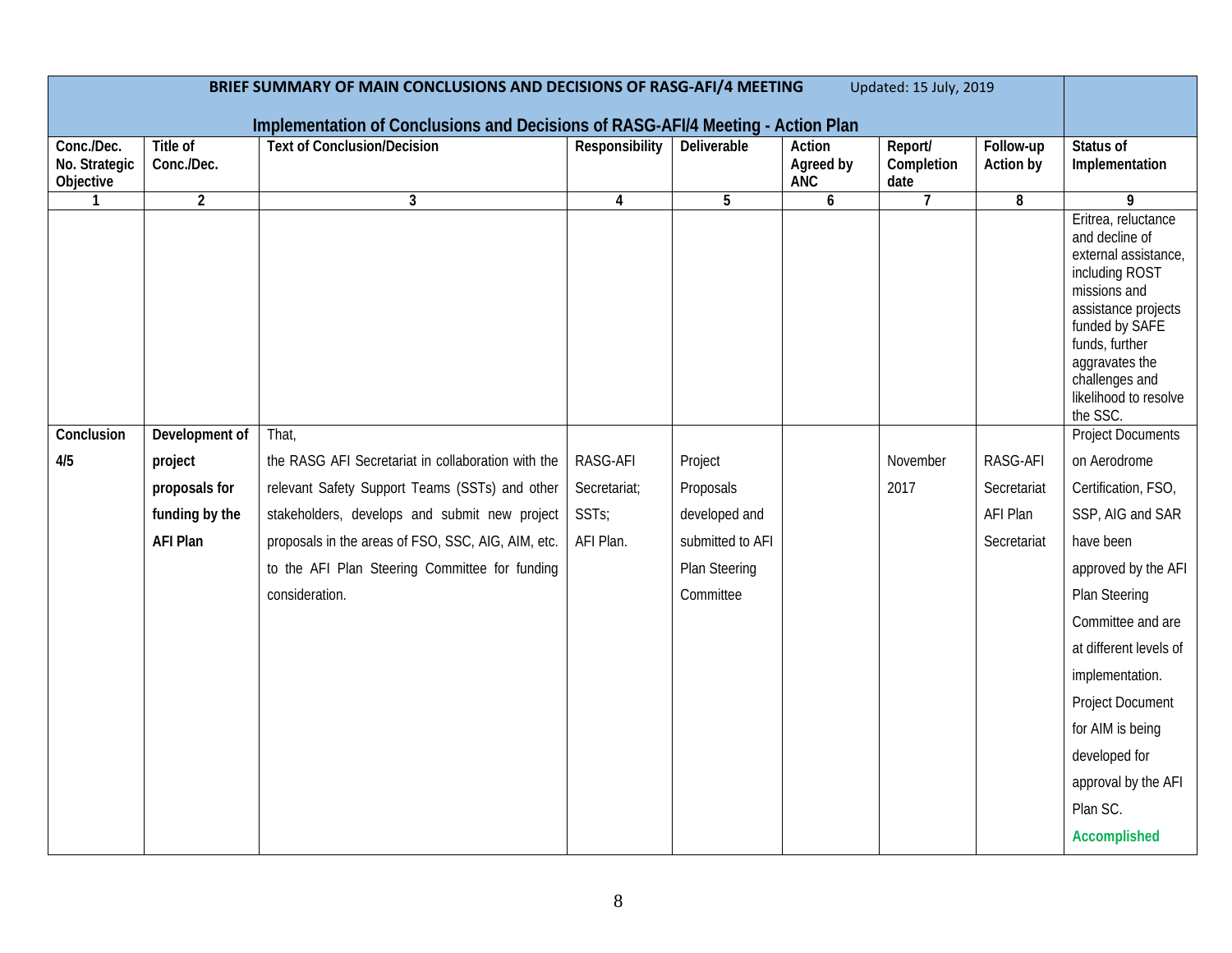| Updated: 15 July, 2019<br>BRIEF SUMMARY OF MAIN CONCLUSIONS AND DECISIONS OF RASG-AFI/4 MEETING |                        |                                                                                 |                |                |                                   |                               |                        |                             |
|-------------------------------------------------------------------------------------------------|------------------------|---------------------------------------------------------------------------------|----------------|----------------|-----------------------------------|-------------------------------|------------------------|-----------------------------|
|                                                                                                 |                        | Implementation of Conclusions and Decisions of RASG-AFI/4 Meeting - Action Plan |                |                |                                   |                               |                        |                             |
| Conc./Dec.<br>No. Strategic<br>Objective                                                        | Title of<br>Conc./Dec. | <b>Text of Conclusion/Decision</b>                                              | Responsibility | Deliverable    | Action<br>Agreed by<br><b>ANC</b> | Report/<br>Completion<br>date | Follow-up<br>Action by | Status of<br>Implementation |
|                                                                                                 | $\overline{2}$         | $\mathbf{3}$                                                                    | 4              | 5              | 6                                 | $\overline{7}$                | 8                      | 9                           |
| Conclusion                                                                                      | Participation in       | That,                                                                           |                |                |                                   |                               |                        | A different approach        |
| 4/6                                                                                             | Seminars,              | States, organizations and industry increase their                               | <b>States</b>  | Maximum        |                                   | 2019                          | RASG-AFI               | being pursued to            |
|                                                                                                 | Workshops and          | participation in seminars, workshops and training                               | Organizations  | impact of      |                                   |                               | Secretariat            | ensure that                 |
|                                                                                                 | Training               | organized by ICAO and other partners within the                                 | Industry       | seminars,      |                                   |                               |                        | Seminars and                |
|                                                                                                 |                        | framework of activities of the SSTs to ensure                                   |                | workshops and  |                                   |                               |                        | Workshops are               |
|                                                                                                 |                        | maximum impact and benefit.                                                     |                | training       |                                   |                               |                        | results- oriented           |
|                                                                                                 |                        |                                                                                 |                | activities     |                                   |                               |                        | and that they               |
|                                                                                                 |                        |                                                                                 |                |                |                                   |                               |                        | achieve measurable          |
|                                                                                                 |                        |                                                                                 |                |                |                                   |                               |                        | objectives.                 |
|                                                                                                 |                        |                                                                                 |                |                |                                   |                               |                        | On-going                    |
| Conclusion                                                                                      | Improvement of         | That,                                                                           |                |                |                                   |                               |                        |                             |
| 4/7                                                                                             | the production         | States and organizations:                                                       |                |                |                                   |                               |                        |                             |
|                                                                                                 | and utilization        | contribute data, make suggestions, provide<br>a)                                | <b>States</b>  | Improved       |                                   | 2018 and                      | RASG-AFI               | On-going. Although          |
|                                                                                                 | of the RASG-           | guidance and participate effectively in the                                     | Organizations  | quality and    |                                   | 2019                          | Secretariat            | copies of ASRs are          |
|                                                                                                 | <b>AFI Annual</b>      | production of future editions of the ASR; and                                   |                | utilization of |                                   |                               |                        | posted on the ICAO          |
|                                                                                                 | <b>Safety Report</b>   | embrace and utilize the Annual Safety Reports<br>b)                             |                | RASG-AFI       |                                   |                               |                        | website, little, if any,    |
|                                                                                                 |                        | to improve their respective levels of safety                                    |                | Safety Reports |                                   |                               |                        | comments on the             |
|                                                                                                 |                        | performance.                                                                    |                |                |                                   |                               |                        | document are                |
|                                                                                                 |                        |                                                                                 |                |                |                                   |                               |                        | received from               |
|                                                                                                 |                        |                                                                                 |                |                |                                   |                               |                        | States.                     |
|                                                                                                 |                        |                                                                                 |                |                |                                   |                               |                        | Accomplished                |
|                                                                                                 |                        |                                                                                 |                |                |                                   |                               |                        |                             |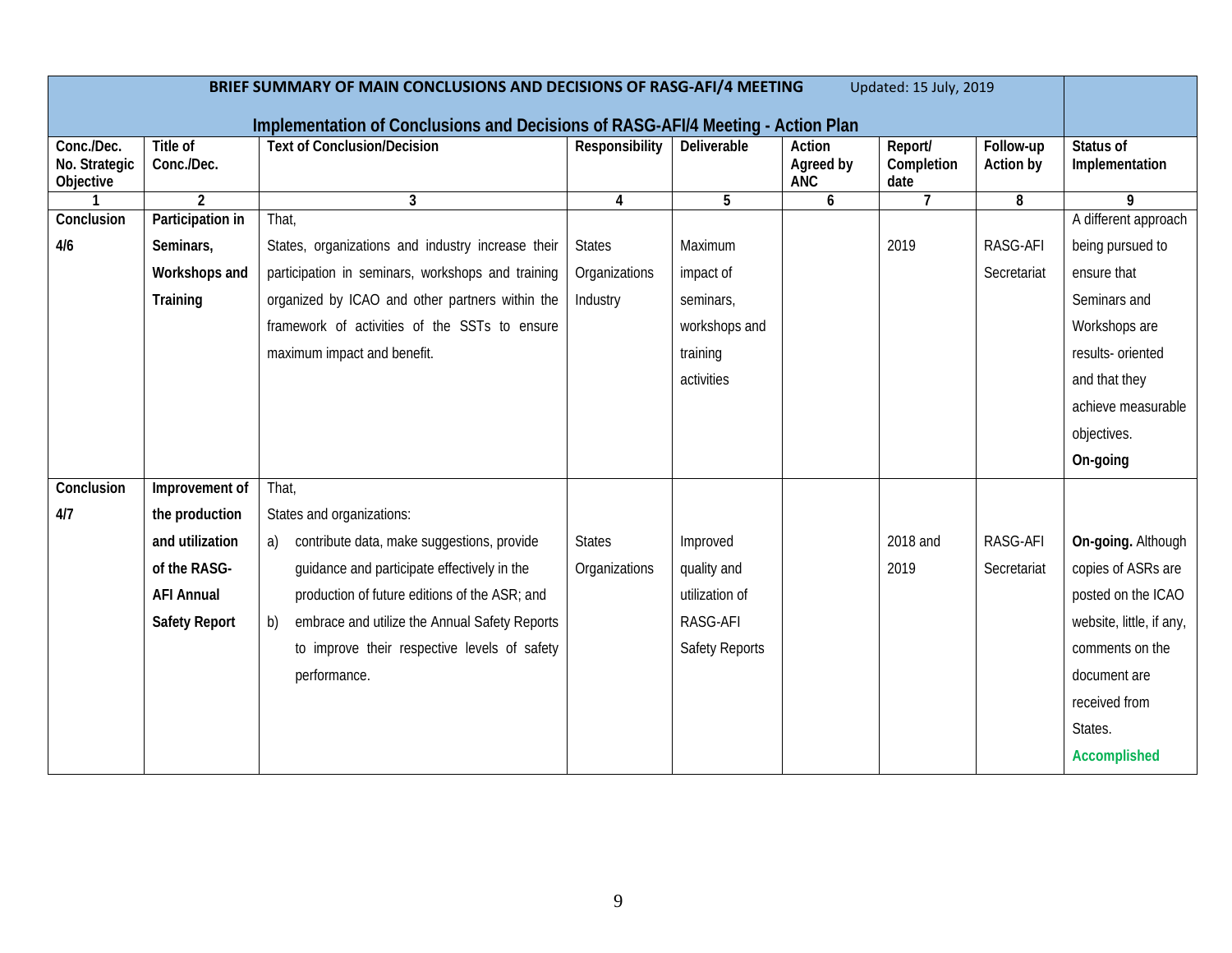| BRIEF SUMMARY OF MAIN CONCLUSIONS AND DECISIONS OF RASG-AFI/4 MEETING<br>Updated: 15 July, 2019 |                               |                                                                                 |                         |                 |                                   |                               |                        |                                     |
|-------------------------------------------------------------------------------------------------|-------------------------------|---------------------------------------------------------------------------------|-------------------------|-----------------|-----------------------------------|-------------------------------|------------------------|-------------------------------------|
|                                                                                                 |                               | Implementation of Conclusions and Decisions of RASG-AFI/4 Meeting - Action Plan |                         |                 |                                   |                               |                        |                                     |
| Conc./Dec.<br>No. Strategic<br>Objective                                                        | <b>Title of</b><br>Conc./Dec. | <b>Text of Conclusion/Decision</b>                                              | Responsibility          | Deliverable     | Action<br>Agreed by<br><b>ANC</b> | Report/<br>Completion<br>date | Follow-up<br>Action by | Status of<br>Implementation         |
|                                                                                                 | $\overline{2}$                | $\mathbf{3}$                                                                    | $\overline{\mathbf{4}}$ | 5               | 6                                 | $\overline{7}$                | 8                      | 9                                   |
| Decision 4/4                                                                                    | Use of ICAO                   | That,                                                                           |                         |                 |                                   |                               |                        | The 5 <sup>th</sup> Edition of      |
|                                                                                                 | data                          | The Annual Safety Report Team (ASRT) should                                     | <b>ASRT</b>             | Safety Report's |                                   | 2018 and                      | RASG-AFI               | the ASR has                         |
|                                                                                                 |                               | use ICAO data as much as possible in the                                        |                         | data consistent |                                   | 2019                          | Secretariat            | reflected this                      |
|                                                                                                 |                               | preparation of the ASR for consistency with other                               |                         | with ICAO data  |                                   |                               |                        | Decision; and it is                 |
|                                                                                                 |                               | related reports.                                                                |                         |                 |                                   |                               |                        | envisaged that                      |
|                                                                                                 |                               |                                                                                 |                         |                 |                                   |                               |                        | subsequent Editions                 |
|                                                                                                 |                               |                                                                                 |                         |                 |                                   |                               |                        | will reflect same.                  |
|                                                                                                 |                               |                                                                                 |                         |                 |                                   |                               |                        | <b>Accomplished</b>                 |
| Conclusion                                                                                      | Development/                  | That,                                                                           |                         |                 |                                   |                               |                        | <b>All WACAF States</b>             |
| 4/8                                                                                             | Implementation                | In line with AFI Plan Steering Committee Decision                               | <b>States</b>           | ICAO tailored   |                                   | 2018 and                      | RASG-AFI               | have accepted the                   |
|                                                                                                 | of ICAO Plans                 | SC19/03, States that have accepted an ICAO Plan                                 | <b>ICAO ROS</b>         | Plans of action |                                   | 2019                          | Secretariat            | ICAO State-specific                 |
|                                                                                                 | of action in all              | of Action fully commit to its implementation and for                            |                         | developed,      |                                   |                               |                        | Plan of Action; and                 |
|                                                                                                 | <b>States</b>                 | those that are yet to have one, to coordinate with                              |                         | accepted and    |                                   |                               |                        | Eight (8) within the                |
|                                                                                                 |                               | accredited Regional office for<br>the<br>their                                  |                         | implemented as  |                                   |                               |                        | <b>ESAF Region were</b>             |
|                                                                                                 |                               | development, acceptance and implementation of                                   |                         | applicable      |                                   |                               |                        | yet to accept an                    |
|                                                                                                 |                               | such a Plan.                                                                    |                         |                 |                                   |                               |                        | ICAO Plan of                        |
|                                                                                                 |                               |                                                                                 |                         |                 |                                   |                               |                        | Action. However,                    |
|                                                                                                 |                               |                                                                                 |                         |                 |                                   |                               |                        | efforts are being                   |
|                                                                                                 |                               |                                                                                 |                         |                 |                                   |                               |                        | made to ensure that                 |
|                                                                                                 |                               |                                                                                 |                         |                 |                                   |                               |                        | all States have one                 |
|                                                                                                 |                               |                                                                                 |                         |                 |                                   |                               |                        | by the end of 2019.                 |
| Conclusion                                                                                      | <b>Request for AFI</b>        | That,                                                                           |                         |                 |                                   |                               |                        | <b>AFI Plan funded</b>              |
| 4/9                                                                                             | Plan Support to               | Airport Operators, ANSPs and all<br>States,                                     | <b>States</b>           | Timely          |                                   | 2019                          | RASG-AFI               | projects on<br>aerodrome            |
|                                                                                                 | States through                | stakeholders strengthen their commitment and                                    |                         | resolution of   |                                   |                               | Secretariat            | certification, SSP,<br>SAR and ANSP |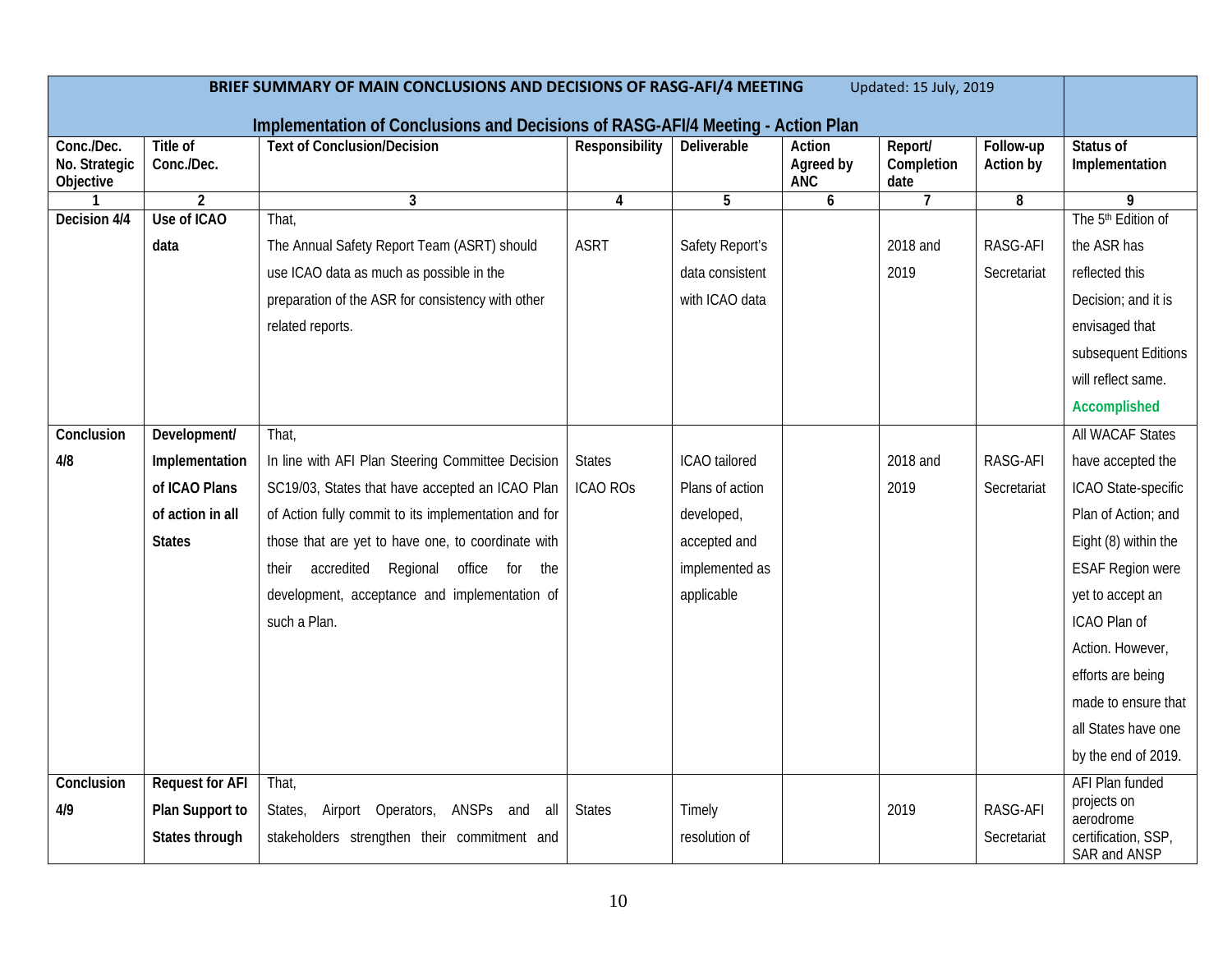| BRIEF SUMMARY OF MAIN CONCLUSIONS AND DECISIONS OF RASG-AFI/4 MEETING<br>Updated: 15 July, 2019 |                        |                                                                                                                       |                         |                  |                                   |                               |                        |                                                                                                                                                             |
|-------------------------------------------------------------------------------------------------|------------------------|-----------------------------------------------------------------------------------------------------------------------|-------------------------|------------------|-----------------------------------|-------------------------------|------------------------|-------------------------------------------------------------------------------------------------------------------------------------------------------------|
| Conc./Dec.<br>No. Strategic<br>Objective                                                        | Title of<br>Conc./Dec. | Implementation of Conclusions and Decisions of RASG-AFI/4 Meeting - Action Plan<br><b>Text of Conclusion/Decision</b> | Responsibility          | Deliverable      | Action<br>Agreed by<br><b>ANC</b> | Report/<br>Completion<br>date | Follow-up<br>Action by | Status of<br>Implementation                                                                                                                                 |
| $\mathbf{1}$                                                                                    | $\overline{2}$         | 3                                                                                                                     | $\overline{\mathbf{4}}$ | 5                | 6                                 | $\overline{7}$                | 8                      | $\overline{9}$                                                                                                                                              |
|                                                                                                 | safety oversight       | intensify efforts in the implementation of the on-                                                                    | Airport                 | deficiencies     |                                   |                               |                        | Peer Review, are                                                                                                                                            |
|                                                                                                 | improvement            | going AFI Plan funded projects in the areas of                                                                        | Authorities             | Project's        |                                   |                               |                        | being implemented<br>and at different                                                                                                                       |
|                                                                                                 | projects               | Aerodrome Certification, SAR Organization, SSP                                                                        |                         | objectives met   |                                   |                               |                        | levels of                                                                                                                                                   |
|                                                                                                 |                        | Implementation, Fundamentals of Safety Oversight                                                                      | ANSPs                   |                  |                                   |                               |                        | implementation.                                                                                                                                             |
|                                                                                                 |                        | (FSO) and ANSP Peer Review, as well as new                                                                            |                         |                  |                                   |                               |                        | As part of the efforts                                                                                                                                      |
|                                                                                                 |                        | ones to be proposed under RASG-AFI SST                                                                                |                         |                  |                                   |                               |                        | to improve the<br>safety oversight                                                                                                                          |
|                                                                                                 |                        | activities, and ensure timely resolution of existing                                                                  |                         |                  |                                   |                               |                        | capacity of States,                                                                                                                                         |
|                                                                                                 |                        | deficiencies and accomplishment of project                                                                            |                         |                  |                                   |                               |                        | the AFI Plan in<br>collaboration with                                                                                                                       |
|                                                                                                 |                        | objectives.                                                                                                           |                         |                  |                                   |                               |                        | GAT, conducted two<br><b>GSI OPS courses</b><br>(one in Nairobi and<br>one in Dakar). 29<br>participants from 19<br>States benefitted<br>from the training. |
| Conclusion                                                                                      | Amendment of           | That,                                                                                                                 |                         |                  |                                   |                               |                        | On-going                                                                                                                                                    |
| 4/10                                                                                            | <b>AFI Plan</b>        | organizations, and partners provide,<br>States,                                                                       | <b>States</b>           | Proposals for    |                                   | 31 October                    | RASG-AFI               | The amendment                                                                                                                                               |
|                                                                                                 | Programme              | through the ICAO Regional offices, proposals for                                                                      | Organizations           | amendments to    |                                   | 2017                          | Secretariat            | process is on-going.                                                                                                                                        |
|                                                                                                 | Document and           | amendment to the AFI Plan Programme Document                                                                          | Partners                | AFI Plan         |                                   |                               |                        | Accomplished                                                                                                                                                |
|                                                                                                 | <b>Regional Office</b> | and ROST TORs not later than 31 October 2017.                                                                         | <b>ICAO ROS</b>         | PRODOC and       |                                   |                               |                        |                                                                                                                                                             |
|                                                                                                 | Safety Team            |                                                                                                                       |                         | <b>ROST ToRs</b> |                                   |                               |                        |                                                                                                                                                             |
|                                                                                                 | (ROST) ToRs            |                                                                                                                       |                         |                  |                                   |                               |                        |                                                                                                                                                             |
| Decision 4/5                                                                                    | Alignment of           | That,                                                                                                                 |                         |                  |                                   |                               |                        |                                                                                                                                                             |
|                                                                                                 | the AFI Air            | RASG-AFI address the implementation of the                                                                            | RASG-AFI                | Coordinated      |                                   | 2019                          | RASG-AFI               | On-going                                                                                                                                                    |
|                                                                                                 | Navigation             | relevant safety related Essential and Priority 1                                                                      | Secretariat             | implementation   |                                   |                               | Secretariat            |                                                                                                                                                             |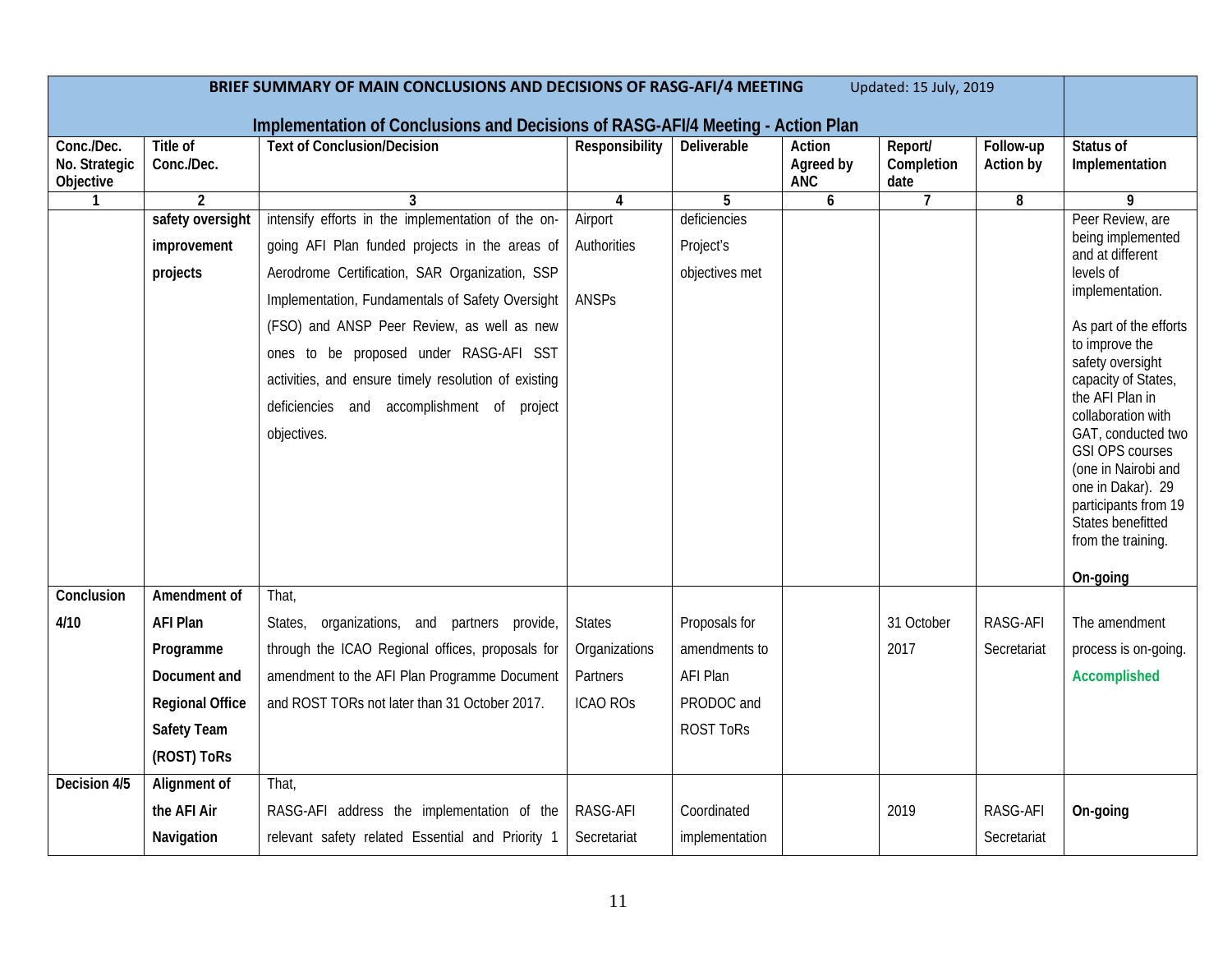| BRIEF SUMMARY OF MAIN CONCLUSIONS AND DECISIONS OF RASG-AFI/4 MEETING<br>Updated: 15 July, 2019 |                               |                                                                                 |                   |               |                                   |                               |                        |                             |
|-------------------------------------------------------------------------------------------------|-------------------------------|---------------------------------------------------------------------------------|-------------------|---------------|-----------------------------------|-------------------------------|------------------------|-----------------------------|
|                                                                                                 |                               | Implementation of Conclusions and Decisions of RASG-AFI/4 Meeting - Action Plan |                   |               |                                   |                               |                        |                             |
| Conc./Dec.<br>No. Strategic<br>Objective                                                        | <b>Title of</b><br>Conc./Dec. | <b>Text of Conclusion/Decision</b>                                              | Responsibility    | Deliverable   | Action<br>Agreed by<br><b>ANC</b> | Report/<br>Completion<br>date | Follow-up<br>Action by | Status of<br>Implementation |
| $\mathbf{1}$                                                                                    | $\overline{2}$                | 3                                                                               | 4                 | 5             | 6                                 | $\overline{7}$                | 8                      | 9                           |
|                                                                                                 | <b>System Action</b>          | ASBU Block 0 Modules identified by the APIRG/19                                 | <b>APIRG</b>      | of relevant   |                                   |                               | <b>APIRG</b>           |                             |
|                                                                                                 | Plan with the                 | Meeting, in coordination with the APIRG and the                                 | Secretariat       | ASBU module   |                                   |                               | Secretariat            |                             |
|                                                                                                 | <b>ICAO ASBU</b>              | relevant bodies in line with regional aviation safety                           |                   | elements      |                                   |                               |                        |                             |
|                                                                                                 | Methodology                   | mechanisms.                                                                     |                   |               |                                   |                               |                        |                             |
| Decision 4/6                                                                                    | Provision of                  | That,                                                                           |                   |               |                                   |                               |                        | RASG-AFI should             |
|                                                                                                 | Support and                   | RASG-AFI and its subsidiary bodies support and                                  | RASG-AFI          | Support       |                                   | 2019                          | RASG-AFI               | continue to                 |
|                                                                                                 | Assistance for                | provide assistance for the integration and                                      | <b>SSTs</b>       | provided to   |                                   |                               | Secretariat            | consistently                |
|                                                                                                 | the integration               | consolidation of RSOOs as part of the drive to                                  | RSOO <sub>S</sub> | <b>RSOO</b>   |                                   |                               |                        | participate in the          |
|                                                                                                 | and                           | strengthen and ensure their sustainability, and                                 |                   | integration/  |                                   |                               |                        | GASOS-SG and the            |
|                                                                                                 | consolidation                 | efficiency.                                                                     |                   | consolidation |                                   |                               |                        | RSOO Cooperative            |
|                                                                                                 | of RSOOs in the               |                                                                                 |                   | efforts       |                                   |                               |                        | Platform activities,        |
|                                                                                                 | <b>AFI Region</b>             |                                                                                 |                   |               |                                   |                               |                        | which are geared            |
|                                                                                                 |                               |                                                                                 |                   |               |                                   |                               |                        | towards                     |
|                                                                                                 |                               |                                                                                 |                   |               |                                   |                               |                        | strengthening the           |
|                                                                                                 |                               |                                                                                 |                   |               |                                   |                               |                        | RSOOs thereby               |
|                                                                                                 |                               |                                                                                 |                   |               |                                   |                               |                        | making them more            |
|                                                                                                 |                               |                                                                                 |                   |               |                                   |                               |                        | effective and               |
|                                                                                                 |                               |                                                                                 |                   |               |                                   |                               |                        | efficient, as well as       |
|                                                                                                 |                               |                                                                                 |                   |               |                                   |                               |                        | provide a wider             |
|                                                                                                 |                               |                                                                                 |                   |               |                                   |                               |                        | latitude for selection      |
|                                                                                                 |                               |                                                                                 |                   |               |                                   |                               |                        | of Safety Oversight         |
|                                                                                                 |                               |                                                                                 |                   |               |                                   |                               |                        | Organisations               |
|                                                                                                 |                               |                                                                                 |                   |               |                                   |                               |                        | $(SOOS)$ .                  |
|                                                                                                 |                               |                                                                                 |                   |               |                                   |                               |                        | Accomplished                |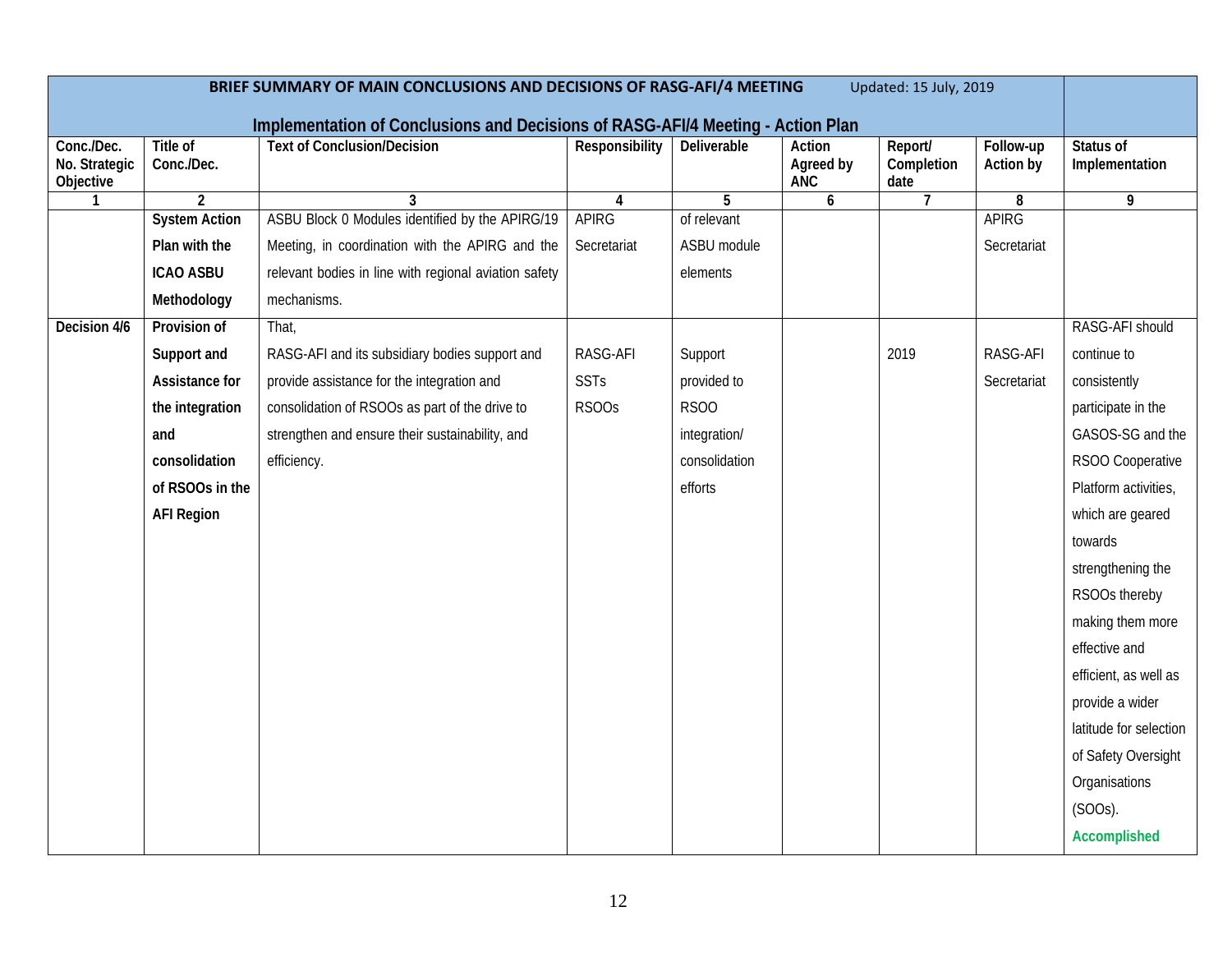| BRIEF SUMMARY OF MAIN CONCLUSIONS AND DECISIONS OF RASG-AFI/4 MEETING<br>Updated: 15 July, 2019 |                        |                                                                                                                       |                |                    |                                   |                               |                        |                                  |
|-------------------------------------------------------------------------------------------------|------------------------|-----------------------------------------------------------------------------------------------------------------------|----------------|--------------------|-----------------------------------|-------------------------------|------------------------|----------------------------------|
| Conc./Dec.<br>No. Strategic<br>Objective                                                        | Title of<br>Conc./Dec. | Implementation of Conclusions and Decisions of RASG-AFI/4 Meeting - Action Plan<br><b>Text of Conclusion/Decision</b> | Responsibility | <b>Deliverable</b> | Action<br>Agreed by<br><b>ANC</b> | Report/<br>Completion<br>date | Follow-up<br>Action by | Status of<br>Implementation      |
|                                                                                                 | $\overline{2}$         | $\mathbf{3}$                                                                                                          | 4              | 5                  | 6                                 | $\overline{7}$                | 8                      | 9                                |
| Decision 4/7                                                                                    | Composition of         | That,                                                                                                                 |                |                    |                                   |                               |                        | States'                          |
|                                                                                                 | the                    | the Secretariat re-examine and reconcile, in<br>a)                                                                    | <b>RASC</b>    | ARC-TF             |                                   | 30 November                   | RASG-AFI               | representation to be             |
|                                                                                                 | APIRG/RASG-            | collaboration with the RASC and APIRG                                                                                 | <b>APCC</b>    | Membership         |                                   | 2017                          | Secretariat            | discussed by                     |
|                                                                                                 | AFI                    | Project Coordination Committee (APCC), the                                                                            |                | established and    |                                   |                               | <b>APIRG</b>           | RASC/4 and APCC                  |
|                                                                                                 | Coordination           | of all stakeholders regarding<br>needs                                                                                |                | operational        |                                   |                               | Secretariat            | (In this regard,                 |
|                                                                                                 | <b>Task Force</b>      | representation in and composition of the ARC-                                                                         |                |                    |                                   |                               |                        | suggestion for one               |
|                                                                                                 | (ARC-TF)               | $TF$ ; and                                                                                                            |                |                    |                                   |                               |                        | of the vice-                     |
|                                                                                                 |                        |                                                                                                                       |                |                    |                                   |                               |                        | chairpersons of                  |
|                                                                                                 |                        |                                                                                                                       |                |                    |                                   |                               |                        | RASG-AFI to                      |
|                                                                                                 |                        |                                                                                                                       |                |                    |                                   |                               |                        | represent States is              |
|                                                                                                 |                        |                                                                                                                       |                |                    |                                   |                               |                        | hereby made by                   |
|                                                                                                 |                        |                                                                                                                       |                |                    |                                   |                               |                        | Secretariat; and the             |
|                                                                                                 |                        |                                                                                                                       |                |                    |                                   |                               |                        | APIRG Secretary to               |
|                                                                                                 |                        |                                                                                                                       |                |                    |                                   |                               |                        | follow-up with                   |
|                                                                                                 |                        |                                                                                                                       |                |                    |                                   |                               |                        | APCC for                         |
|                                                                                                 |                        |                                                                                                                       |                |                    |                                   |                               |                        | representation of                |
|                                                                                                 |                        |                                                                                                                       |                |                    |                                   |                               |                        | ANSPs).                          |
|                                                                                                 |                        |                                                                                                                       |                |                    |                                   |                               |                        | The membership of<br>the ARC-TF: |
|                                                                                                 |                        | Cyber threats and ANS resilience, RPAS and<br>b)                                                                      | <b>RASC</b>    | Updated            |                                   |                               |                        | Two<br>$\bullet$                 |
|                                                                                                 |                        | RSOOs be included amongst the areas of                                                                                | <b>APCC</b>    | allocation of      |                                   |                               | RASG-AFI               | representatives<br>from APIRG;   |
|                                                                                                 |                        | shared responsibility of APIRG and RASG-                                                                              |                | common tasks       |                                   |                               | Secretariat            | $\bullet$<br>Two                 |
|                                                                                                 |                        | AFI.                                                                                                                  |                | between APIRG      |                                   |                               | <b>APIRG</b>           | representatives<br>from RASG-AFI |
|                                                                                                 |                        |                                                                                                                       |                | and RASG-AFI       |                                   |                               | Secretariat            | (Secretariat,<br>State); and     |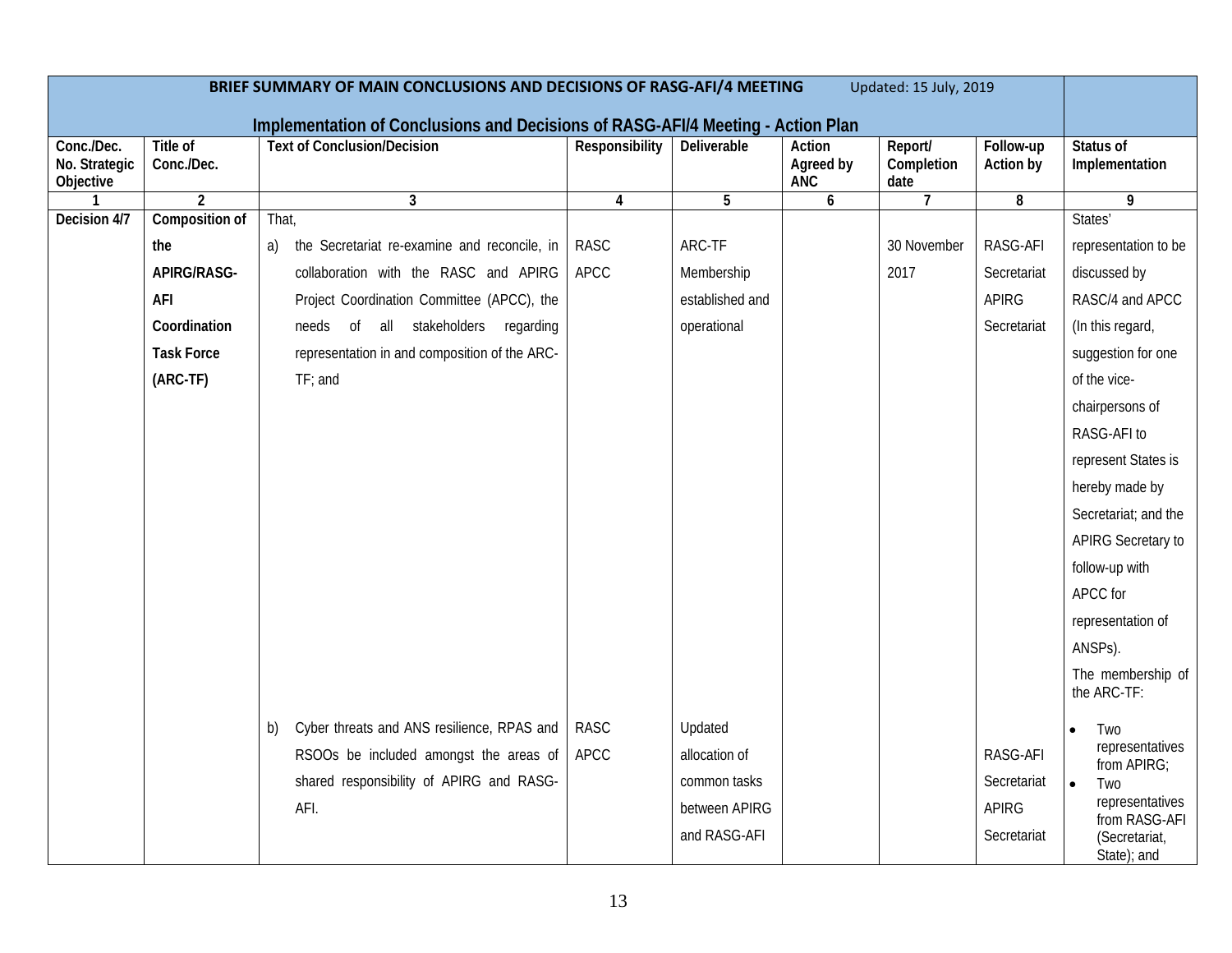| BRIEF SUMMARY OF MAIN CONCLUSIONS AND DECISIONS OF RASG-AFI/4 MEETING<br>Updated: 15 July, 2019 |                               |                                                                                                                       |                |                    |                                   |                               |                        |                                                  |
|-------------------------------------------------------------------------------------------------|-------------------------------|-----------------------------------------------------------------------------------------------------------------------|----------------|--------------------|-----------------------------------|-------------------------------|------------------------|--------------------------------------------------|
| Conc./Dec.<br>No. Strategic<br>Objective                                                        | <b>Title of</b><br>Conc./Dec. | Implementation of Conclusions and Decisions of RASG-AFI/4 Meeting - Action Plan<br><b>Text of Conclusion/Decision</b> | Responsibility | <b>Deliverable</b> | Action<br>Agreed by<br><b>ANC</b> | Report/<br>Completion<br>date | Follow-up<br>Action by | Status of<br>Implementation                      |
| $\mathbf{1}$                                                                                    | $\overline{2}$                | 3                                                                                                                     | 4              | 5                  | 6                                 | $\overline{7}$                | 8                      | 9                                                |
|                                                                                                 |                               |                                                                                                                       |                |                    |                                   |                               |                        | One<br>representative<br>from AFCAC.<br>On-going |
| Decision 4/8                                                                                    | Outcome of the                | That,                                                                                                                 |                |                    |                                   |                               |                        |                                                  |
|                                                                                                 | APIRG/21                      | The Secretariat and RASG-AFI organs (RASC,                                                                            | RASG-AFI       | Relevant           |                                   | 31 December                   | RASG-AFI               | Accomplished                                     |
|                                                                                                 | Meeting on                    | SSTs, etc.)<br>examine the Conclusions and                                                                            | Secretariat    | APIRG/21           |                                   | 2017                          | Secretariat            |                                                  |
|                                                                                                 | issues of                     | Decisions of APIRG/21 and incorporate, as                                                                             | <b>APIRG</b>   | Conclusions        |                                   |                               | <b>APIRG</b>           |                                                  |
|                                                                                                 | common                        | appropriate, the relevant elements in their                                                                           | Secretariat    | and Decisions      |                                   |                               | Secretariat            |                                                  |
|                                                                                                 | interest                      | respective work programmes.                                                                                           |                | incorporated in    |                                   |                               |                        |                                                  |
|                                                                                                 |                               |                                                                                                                       |                | RASG-AFI work      |                                   |                               |                        |                                                  |
|                                                                                                 |                               |                                                                                                                       |                | programme          |                                   |                               |                        |                                                  |
|                                                                                                 |                               |                                                                                                                       |                |                    |                                   |                               |                        |                                                  |
| Decision 4/9                                                                                    | <b>Review and</b>             | That;                                                                                                                 |                |                    |                                   |                               |                        |                                                  |
|                                                                                                 | endorsement of                | The proposed revised AFI Safety/ANS Targets are                                                                       |                |                    |                                   |                               |                        | Accomplished                                     |
|                                                                                                 | the revised                   | reviewed with the following observations:                                                                             |                |                    |                                   |                               |                        |                                                  |
|                                                                                                 | Abuja Safety                  | 1. Abuja Safety Targets are endorsed subject to:                                                                      | RASG-AFI       | Proposed Abuja     |                                   | 31 December                   | RASG-AFI               |                                                  |
|                                                                                                 | <b>Targets and</b>            | Replacement of reference to '10%<br>a.                                                                                | Secretariat    | Safety targets     |                                   | 2017                          | Secretariat            |                                                  |
|                                                                                                 | new timeframes                | safety margin' in targets 2 and 6                                                                                     |                | endorsed           |                                   |                               |                        |                                                  |
|                                                                                                 |                               | relating to autonomous CAAs and                                                                                       |                |                    |                                   |                               |                        |                                                  |
|                                                                                                 |                               | SSP Implementation respectively,                                                                                      |                |                    |                                   |                               |                        |                                                  |
|                                                                                                 |                               | with the term 'positive safety                                                                                        |                |                    |                                   |                               |                        |                                                  |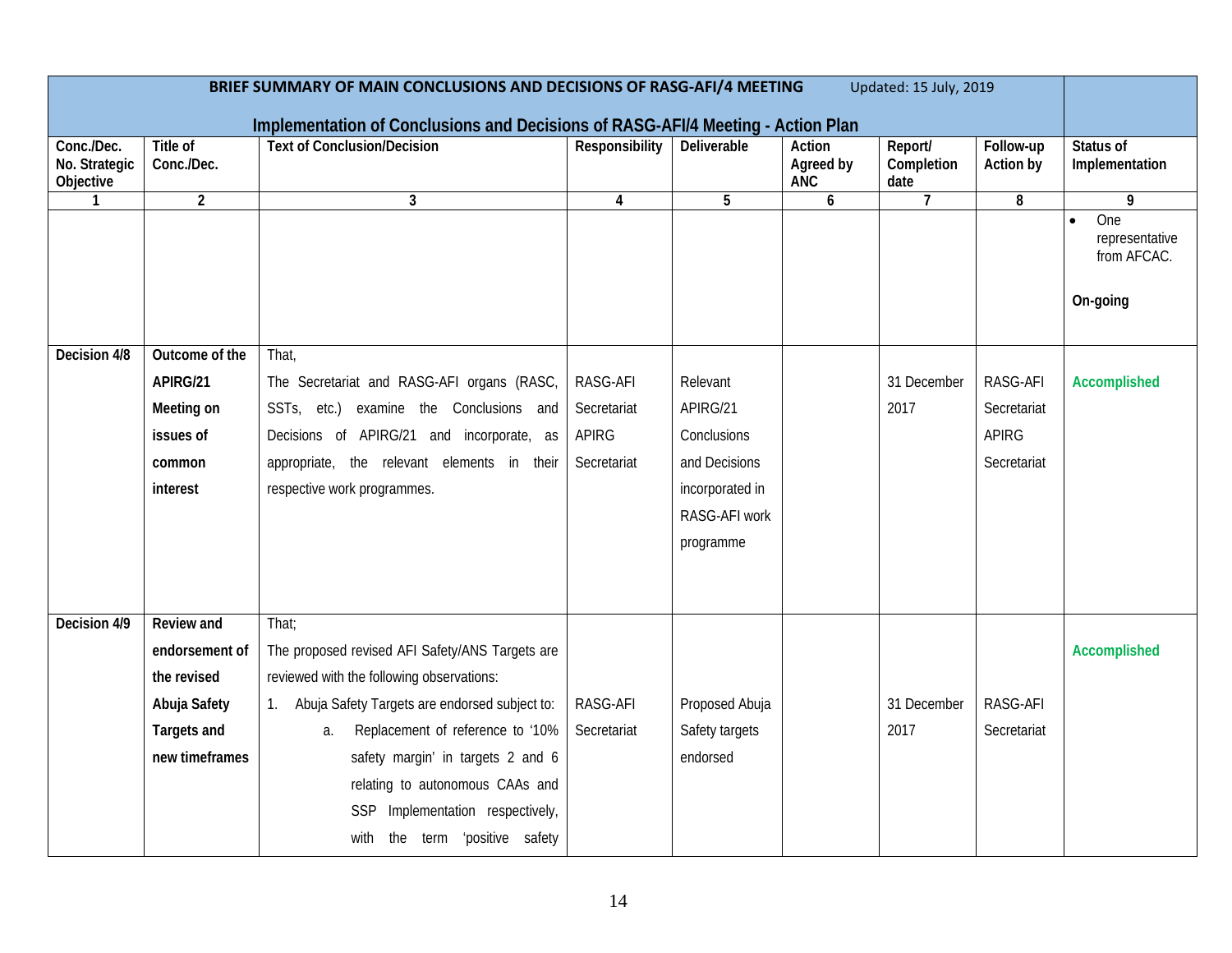| BRIEF SUMMARY OF MAIN CONCLUSIONS AND DECISIONS OF RASG-AFI/4 MEETING<br>Updated: 15 July, 2019 |                        |                                                                                                                                                                                                                                                                                                                                                                                                                                                                                                                                                                                                                                                                                                          |                                                                                                              |                                                                                                    |                            |                                            |                             |                             |
|-------------------------------------------------------------------------------------------------|------------------------|----------------------------------------------------------------------------------------------------------------------------------------------------------------------------------------------------------------------------------------------------------------------------------------------------------------------------------------------------------------------------------------------------------------------------------------------------------------------------------------------------------------------------------------------------------------------------------------------------------------------------------------------------------------------------------------------------------|--------------------------------------------------------------------------------------------------------------|----------------------------------------------------------------------------------------------------|----------------------------|--------------------------------------------|-----------------------------|-----------------------------|
| Implementation of Conclusions and Decisions of RASG-AFI/4 Meeting - Action Plan                 |                        |                                                                                                                                                                                                                                                                                                                                                                                                                                                                                                                                                                                                                                                                                                          |                                                                                                              |                                                                                                    |                            |                                            |                             |                             |
| Conc./Dec.<br>No. Strategic<br>Objective                                                        | Title of<br>Conc./Dec. | <b>Text of Conclusion/Decision</b>                                                                                                                                                                                                                                                                                                                                                                                                                                                                                                                                                                                                                                                                       | Responsibility                                                                                               | Deliverable                                                                                        | Action<br>Agreed by<br>ANC | Report/<br>Completion<br>date              | Follow-up<br>Action by      | Status of<br>Implementation |
|                                                                                                 | $\overline{2}$         | 3                                                                                                                                                                                                                                                                                                                                                                                                                                                                                                                                                                                                                                                                                                        | 4                                                                                                            | 5                                                                                                  | 6                          | $\overline{7}$                             | 8                           | 9                           |
|                                                                                                 |                        | margin';<br>The deadline for resolution of all<br>b.<br>remaining SSCs being<br>three<br>amended to end of June 2018; and<br>Replacement of the term<br>C.<br>'sustainable' with 'Foundation' SSP<br>in Target 6.<br>Recommendations on AN Targets:<br>2.<br>that target 12 on reduction of<br>a.<br>Airproxes be improved with the<br>introduction of intermediary steps<br>leading to the aspirational goal of<br>attaining and maintaining zero<br>Airprox,<br>reformulation of targets 13 and 16<br>b.<br>on establishment of seamless air<br>navigation services and participation<br>in the African ANS Peer Review<br>programme respectively, to make<br>them more precise and measurable;<br>and | <b>APIRG</b><br>Secretariat<br><b>RASC</b><br>APCC<br>RASG-AFI<br>Secretariat<br><b>APIRG</b><br>Secretariat | Proposed AN<br><b>Targets</b><br>endorsed<br>Revised AFI<br>Safety/AN<br><b>Targets</b><br>amended |                            | 31 December<br>2017<br>31 December<br>2017 | <b>APIRG</b><br>Secretariat |                             |
|                                                                                                 |                        | to reinforce the methodology for<br>C.<br>setting targets by determining<br>baselines for all proposed items.                                                                                                                                                                                                                                                                                                                                                                                                                                                                                                                                                                                            |                                                                                                              |                                                                                                    |                            |                                            |                             |                             |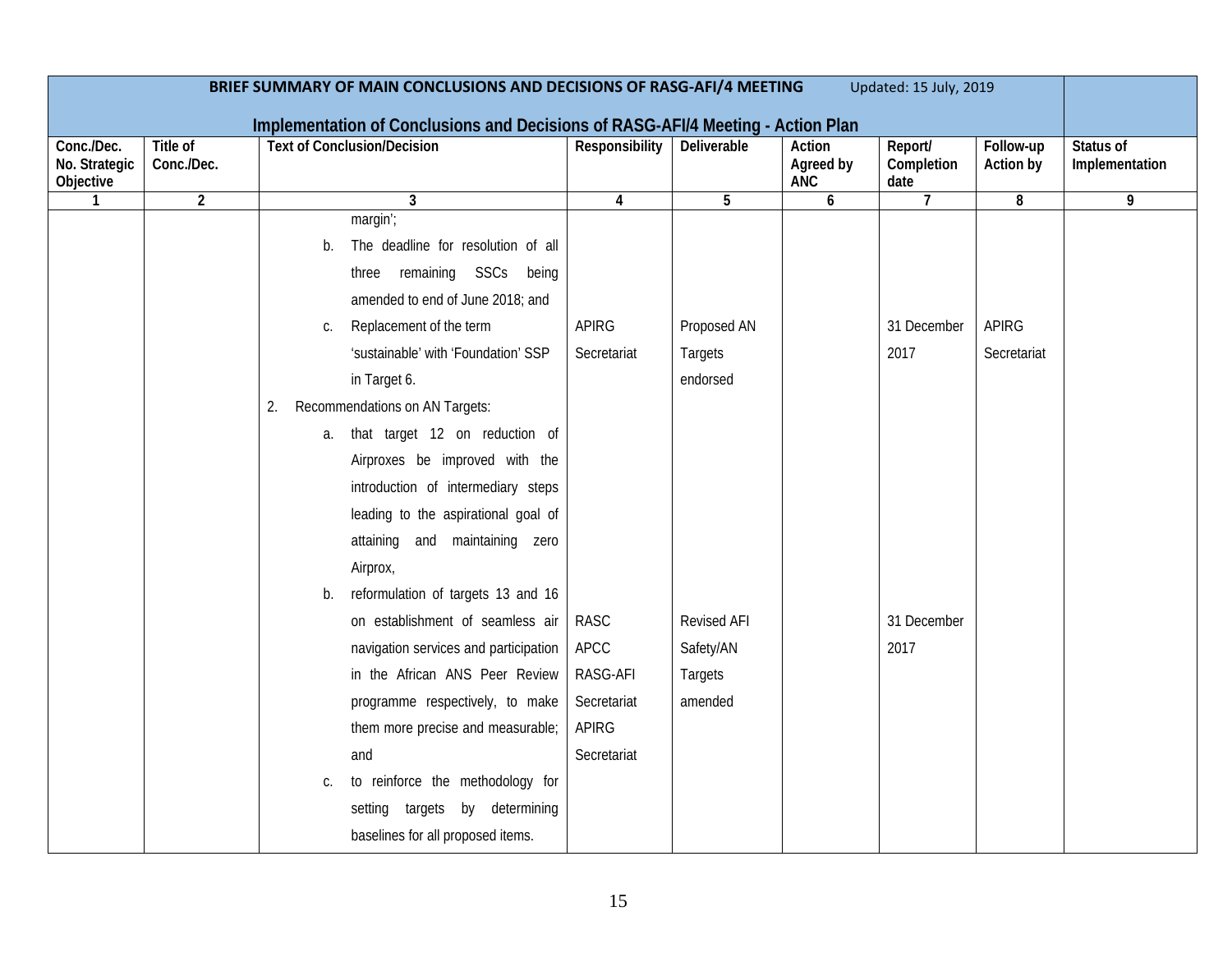| Updated: 15 July, 2019<br>BRIEF SUMMARY OF MAIN CONCLUSIONS AND DECISIONS OF RASG-AFI/4 MEETING<br>Implementation of Conclusions and Decisions of RASG-AFI/4 Meeting - Action Plan |                               |                                                     |                |                 |                                   |                               |                               |                             |
|------------------------------------------------------------------------------------------------------------------------------------------------------------------------------------|-------------------------------|-----------------------------------------------------|----------------|-----------------|-----------------------------------|-------------------------------|-------------------------------|-----------------------------|
| Conc./Dec.<br>No. Strategic<br>Objective                                                                                                                                           | <b>Title of</b><br>Conc./Dec. | <b>Text of Conclusion/Decision</b>                  | Responsibility | Deliverable     | Action<br>Agreed by<br><b>ANC</b> | Report/<br>Completion<br>date | Follow-up<br><b>Action by</b> | Status of<br>Implementation |
| $\mathbf{1}$                                                                                                                                                                       | $\overline{2}$                | 3                                                   | $\overline{4}$ | 5               | 6                                 | $\overline{7}$                | 8                             | 9                           |
|                                                                                                                                                                                    |                               | the Secretariat re-examine and amend, in<br>3.      |                |                 |                                   |                               |                               |                             |
|                                                                                                                                                                                    |                               | collaboration with the RASC and APIRG               |                |                 |                                   |                               |                               |                             |
|                                                                                                                                                                                    |                               | Project Coordination Committee (APCC), the          |                |                 |                                   |                               |                               |                             |
|                                                                                                                                                                                    |                               | proposed revised AFI Safety/AN Targets              |                |                 |                                   |                               |                               |                             |
|                                                                                                                                                                                    |                               | taking into account the above observations          |                |                 |                                   |                               |                               |                             |
|                                                                                                                                                                                    |                               | and recommendations.                                |                |                 |                                   |                               |                               |                             |
| Decision                                                                                                                                                                           | Review and                    | That,                                               |                |                 |                                   |                               |                               |                             |
| 4/10                                                                                                                                                                               | endorsement of                | the Group reviewed and endorsed the RASG AFI        | RASG-AFI       | RASG-AFI        |                                   | 31 December                   | RASG-AFI                      | a.) Accomplished            |
|                                                                                                                                                                                    | the RASG-AFI                  | work programme for 2018/19 and tasked the           | Secretariat    | 2018/2019       |                                   | 2017                          | Secretariat                   |                             |
|                                                                                                                                                                                    | work                          | Secretariat to incorporate the following:           |                | Work            |                                   |                               | <b>APIRG</b>                  | b.) recommendation          |
|                                                                                                                                                                                    | programme for                 | a) outcomes of the APIRG/21 meeting as              |                | Programme       |                                   |                               | Secretariat                   | to RASC/4 for               |
|                                                                                                                                                                                    | 2018/2019                     | relevant and applicable to RASG-AFI                 |                | finalized and   |                                   |                               |                               | Cyber Security and          |
|                                                                                                                                                                                    |                               | activities;                                         |                | endorsed        |                                   |                               |                               | RPAS to be                  |
|                                                                                                                                                                                    |                               | addressing the new areas of cyber security,<br>b)   |                |                 |                                   |                               |                               | included in the list of     |
|                                                                                                                                                                                    |                               | RPAS and RSOOs;                                     |                |                 |                                   |                               |                               | emerging safety             |
|                                                                                                                                                                                    |                               | capacity building activities (workshops,<br>C)      |                |                 |                                   |                               |                               | issues for AFI is           |
|                                                                                                                                                                                    |                               | seminars, and training); and                        |                |                 |                                   |                               |                               | hereby made by the          |
|                                                                                                                                                                                    |                               | any relevant activities identified by the<br>d)     |                |                 |                                   |                               |                               | Secretariat.                |
|                                                                                                                                                                                    |                               | APIRG/RASG-AFI Coordination Taskforce.              |                |                 |                                   |                               |                               |                             |
| Decision                                                                                                                                                                           | Identification of             | That:                                               |                |                 |                                   |                               |                               | <b>Sixteen States with</b>  |
| 4/11                                                                                                                                                                               | Capacity                      | the RASC explores various avenues including on-     | <b>RASC</b>    | Capacity        |                                   | 2019                          | RASG-AFI                      | El less than 40% in         |
|                                                                                                                                                                                    | <b>Building</b>               | going initiatives of partners aimed at building the | Partners       | Building        |                                   |                               | Secretariat                   | CE-4 (8 from ESAF           |
|                                                                                                                                                                                    | initiatives                   | capacity of aviation personnel.                     |                | initiatives and |                                   |                               | <b>APIRG</b>                  | and 8 from WACAF)           |
|                                                                                                                                                                                    |                               |                                                     |                | opportunities   |                                   |                               | Secretariat                   | to nominate one             |
|                                                                                                                                                                                    |                               |                                                     |                |                 |                                   |                               |                               |                             |